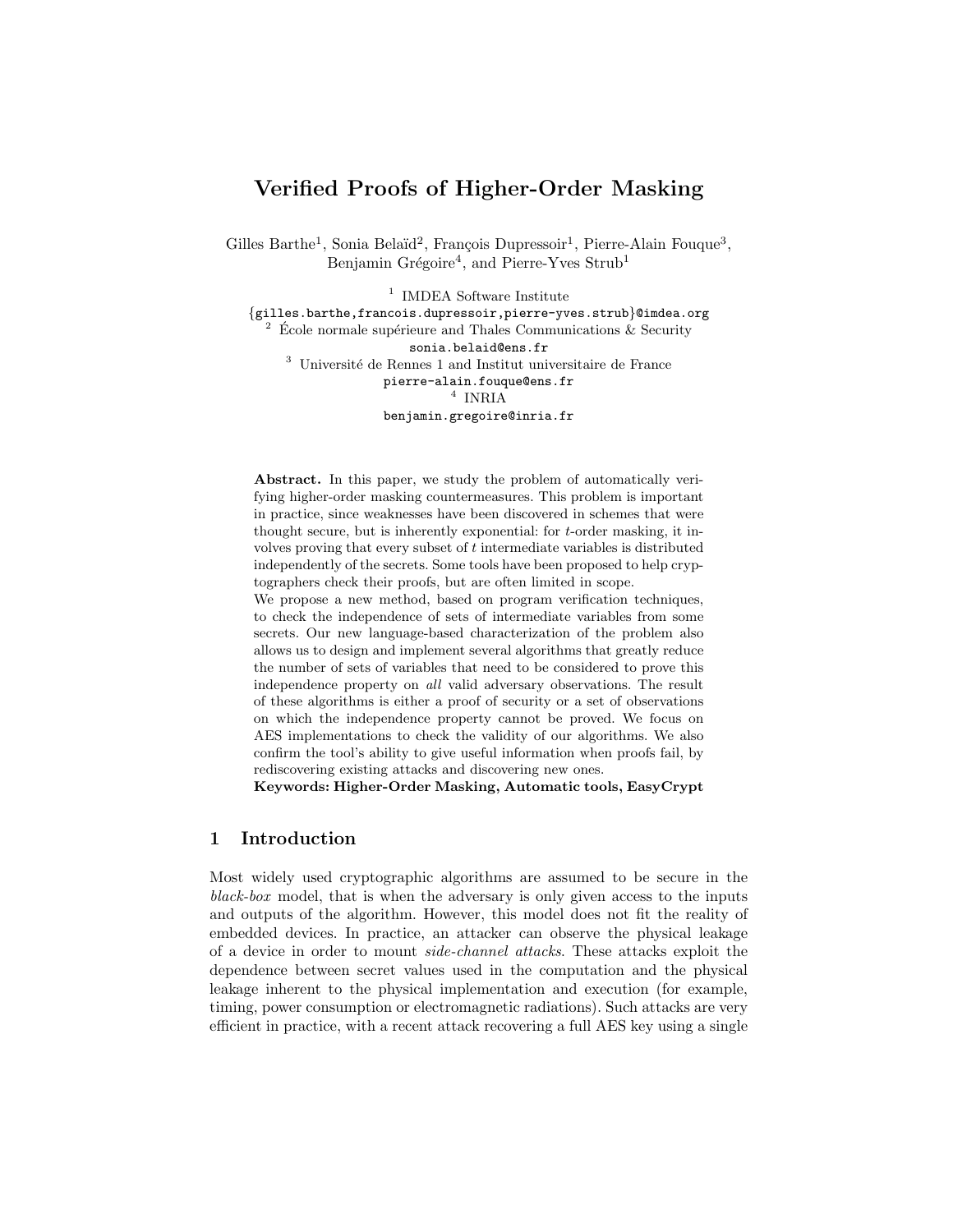power trace [\[34\]](#page-26-0). Further, differential attacks can be mounted that exploit similar dependencies between sensitive values, that depend on both secret inputs and adversarially-controlled public inputs, to speed up the rate at which information on the secrets is gathered. Differential Power Analysis [\[22\]](#page-25-0) (DPA), in particular, is a very effective class of attacks.

Masking. In order to thwart Differential Power Analysis, the community have proposed many countermeasures but masking remains most widely used. Masking makes use of a secret-sharing scheme to split each secret or sensitive variable into  $(t + 1)$  shares such that the joint distribution of any subset of at most t shares is independent of the secret, but the knowledge of all  $(t+1)$  shares allows for the efficient recovery of the secret. The computation itself is then masked as well, replacing basic operations on, say, bytes with complex operations on  $(t+1)$ bytes. Intuitively, an implementation that is split over  $(t + 1)$  shares should be able to resist the leakage of  $t$  of its intermediate variables  $(t)$  is then usually called the *masking order*). Most of the implementations were then masked at order 1 to prevent an adversary from recovering secrets using a single observation. However, even higher-order attacks, where  $t$  is greater than 1 have been conducted in practice [\[26](#page-26-1)[,28\]](#page-26-2) and need to be protected against. Many masked implementations have been proposed to protect AES or its non-linear component, the S-box (for example, [\[27](#page-26-3)[,10,](#page-25-1)[33,](#page-26-4)[31,](#page-26-5)[30\]](#page-26-6)), among which some are also proved secure. Checking first-order masking schemes is a relatively routine task since it is sufficient to check that each intermediate variable carries a distribution that is independent from the secret. However, manually checking higher-order masked implementations is a more difficult and error-prone task. As a consequence, many published schemes were later shown to be insecure, such as those presented by [\[33\]](#page-26-4) and [\[31\]](#page-26-5), which were later broken in [\[12\]](#page-25-2) and [\[13\]](#page-25-3). In this paper, we address this issue by developing automated methods to verify the security of algorithms masked at higher orders.

Adversary Models. The first step towards formally reasoning about the security of masked algorithms is to define a leakage model that formally captures the information that is leaked to the adversary. For this purpose, Chari et al. [\[11\]](#page-25-4) perform the first formal security analysis of masking, by showing that the number of queries needed to recover a sensitive bit in a noisy leakage model is at least exponential in the masking order. In this model, the adversary gets leaked values sampled according to a Gaussian distribution centered around the actual value of the wire. This model is later extended by Prouff and Rivain [\[30\]](#page-26-6) in several respects. First, they consider more general distributions to sample noisy leakage from, rather than just Gaussian [\[11\]](#page-25-4) or Bernoulli leakage [\[18\]](#page-25-5). Moreover, they remove the limitation to one-bit observations, allowing the adversary to observe intermediate variables of any bitsize. Finally, they also extend the notion of leakage to take computation, rather than data, into account, following the only computation leaks information principle introduced by Micali and Reyzin [\[24\]](#page-26-7). They also offer the first proof of security for a masked algorithm in this model, although it relies on leak-free components and a relatively weak adversary model.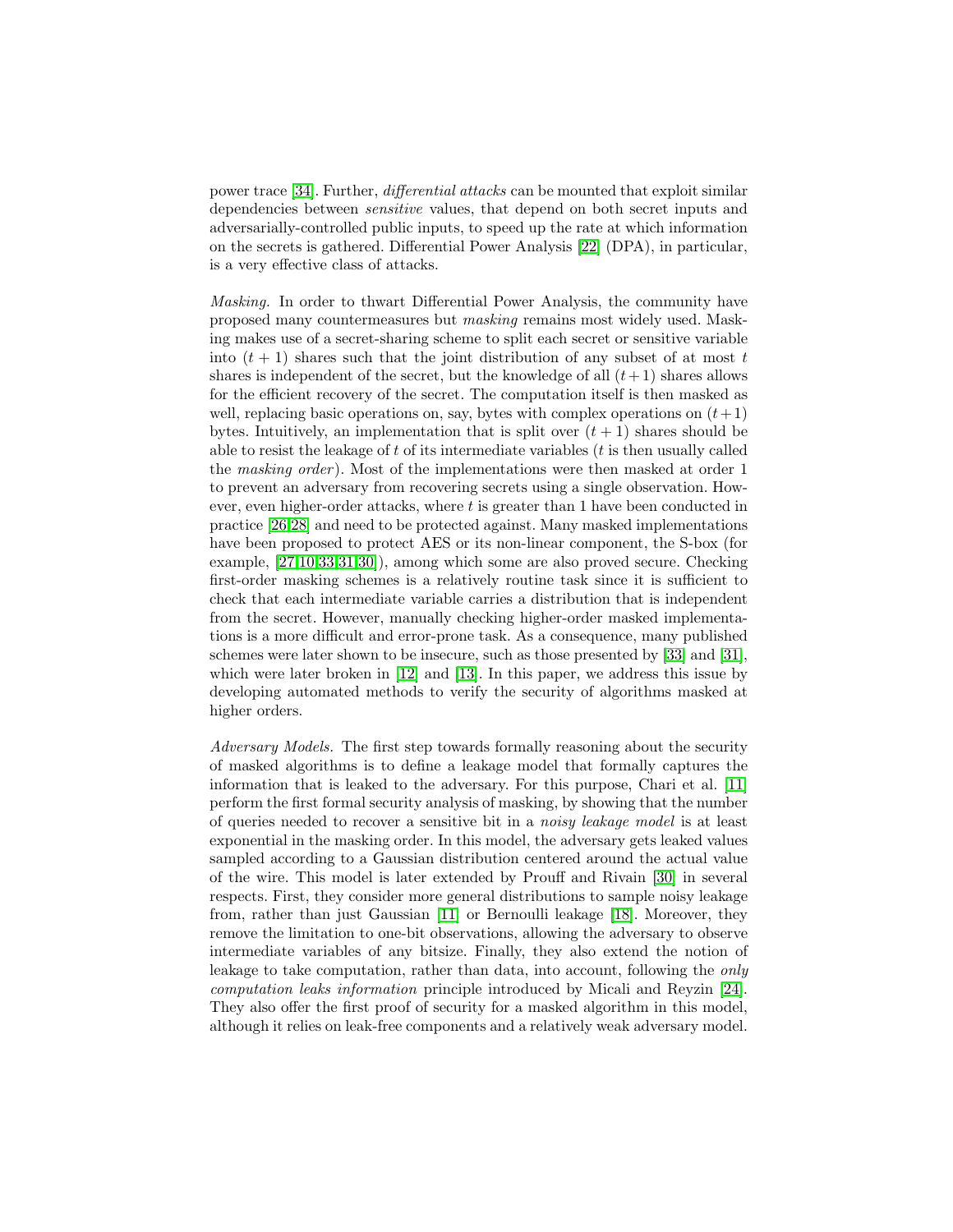In a different approach, Ishai, Sahai and Wagner [\[21\]](#page-25-6) introduce the t-threshold probing model, in which the adversary receives the exact value of at most t internal variables (of his choice) in the computation. At the same time, they describe a transformation that turns any boolean circuit  $C$  secure in the blackbox model into a circuit  $C'$  secure in the t-threshold probing model.

In practice, the noisy leakage model is often thought of as more realistic, since experimental physical leakage is noisy [\[23\]](#page-26-8). In particular, although the  $t$ threshold probing model enables the adversary to observe exact values rather than noisy ones, it is not more powerful than the noisy leakage model, since the models also differ in the number of observations allowed to the adversary. The relationship between the two models was recently clarified by Duc, Dziembowski and Faust [\[14\]](#page-25-7). They advantageously recast the noisy leakage in the more classic statistical security model and show that security in the extended noisy leakage model of [\[30\]](#page-26-6), fixed to capture chosen plaintext attacks, can be reduced to security in the t-threshold probing model of [\[21\]](#page-25-6), in which security proofs are much more direct. In addition, the reduction does not rely on the existence of leak-free components. Thus, proving the security of a cryptosystem in the tthreshold probing model automatically ensures its security in the more realistic noisy leakage model.

In both models, only the values of intermediate variables are usually considered when determining the security order of an implementation. However, Balash et al. [\[2\]](#page-24-0) show that this value-based leakage model does not fully capture some real-world scenarios in which additional physical leaks can occur, namely glitches or transition-based leakage, leaking information about more than one intermediate variable in a single observation. As a consequence, a perfectly masked algorithm secure in the value-based model can succumb to first-order attacks in these finer-grained leakage models.

Program Verification. Many tools aimed at proving the security of masked algorithms in the t-threshold probing model have recently appeared [\[25,](#page-26-9)[9,](#page-25-8)[16,](#page-25-9)[15,](#page-25-10)[17\]](#page-25-11). Some [\[25](#page-26-9)[,9\]](#page-25-8) use type systems to propagate sensitivity marks along the programs, but such approaches are not complete [\[16\]](#page-25-9) and many programs are thus incorrectly typed as secure. Others take the underlying probability distributions into account, but can only handle low masking orders (typically orders 1 and 2), even on small programs.

Contributions. In this paper, we develop automated methods to prove the security of masked implementations in the t-threshold probing model, both for value-based and transition-based leakage. More specifically, our theoretical contributions are three-fold: i. We provide a formal characterization of security in the t-threshold probing model as a combination of variants of two well-known properties in programming languages: t-non-interference and functional equivalence; ii. We provide algorithms that construct bijections between an adversary observation and a distribution that is trivially independent from the secret inputs, thereby proving that the adversary observation is independent from secret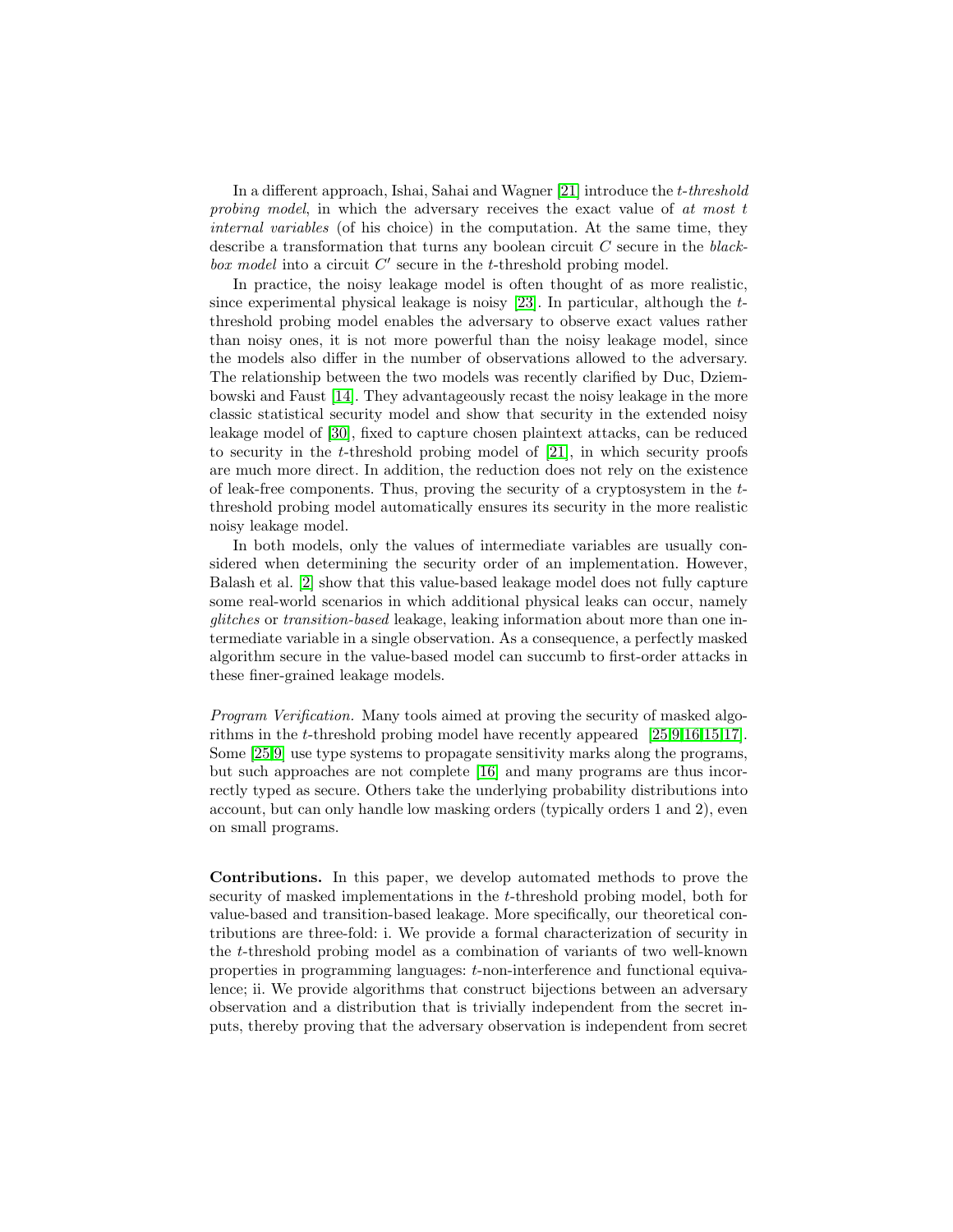inputs; iii. We provide algorithms that make use of the constructed bijections to extend sets of observations with additional observations that do not give the adversary any more information about the secrets, thereby reducing greatly the number of non-interference proofs that need to be performed in order to prove a whole program t-non-interfering. As a practical contribution, we implement our algorithms and apply them to various masked implementations of AES, and a masked implementation of MAC-Keccak. Pleasingly, our tools are able to successfully analyze first-order masked implementations of AES (in a couple of minutes), 2 rounds of second-order masked implementations of AES at level 2 (in around 22 minutes), and masked implementations of multiplication, up to order 5 (in 45s). Our experiments allow us to rediscover several known attacks  $([12,13])$  $([12,13])$  $([12,13])$  $([12,13])$  on flawed implementations, to check that proposed fixes, when they exist, are indeed secure, and finally to discover new attacks on flawed implementations ([\[33\]](#page-26-4)). We also discuss how our approach and tool can easily be adapted to deal with stronger leakage models capturing both transition-based leakage and leakage due to glitches, and illustrate it by studying the security of variants of secure field multiplication in the transition-based leakage model.

Putting our work in perspective, we deliberately focus on algorithmic methods that are able to cover large spaces of observation sets very efficiently, and without any assumption on the program. Although our results demonstrate that such methods can perform surprisingly well in practice, their inherent limitations with respect to scalability remain. A common strategy to address scalability issues is to develop compositional techniques. This could be done, for instance, in the context of a masking compiler, whose proof of security proceeds by showing that each gadget is secure, and that gadgets are combined securely. Assumptions on the structure of the masked algorithm could also be made that would allow such compositional reasoning. In this light, our algorithmic methods can be seen as focusing primarily on proving that core gadgets are secure with respect to a widely-used notion of security.

Outline. We first review previous uses of formal methods to prove similar properties (Section [2\)](#page-3-0). In Sections [3](#page-11-0) and [4,](#page-14-0) we describe our algorithms. In Section [5,](#page-19-0) we evaluate the practicality of our approach by implementing our algorithms in the framework provided by EasyCrypt [\[6\]](#page-24-1), and testing the performance of our implementation on representative examples from the literature.

# <span id="page-3-0"></span>2 Language-based techniques for threshold security in the t-threshold probing model

In this paper, we rephrase security in the t-threshold probing model by defining the notion of  $t$ -non interference, which is based on the notions of probabilistic non-interference used for verifying information-flow properties in language-based security. We first define a general notion of program equivalence. Two probabilistic programs  $p_1$  and  $p_2$  are said to be  $(\mathcal{I}, \mathcal{O})$ -equivalent, denoted  $p_1 \sim_{\mathcal{I}}^{\mathcal{O}} p_2$ ,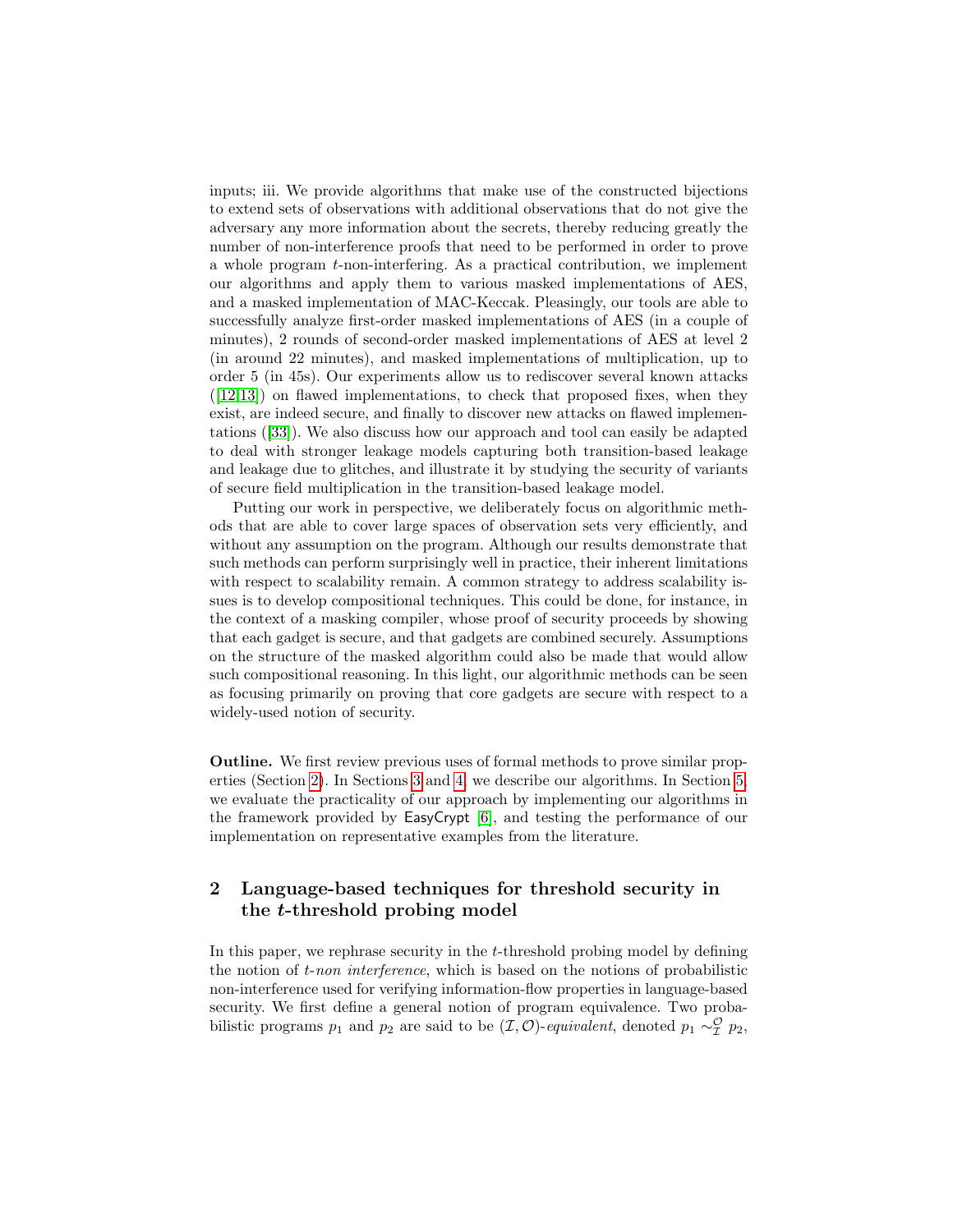whenever the probability distributions on  $\mathcal O$  defined by  $p_1$  and  $p_2$ , conditioned by the assumptions on input variables encoded in  $\mathcal{I}$ , are equal.

This notion of equivalence subsumes the two more specialized notions we consider here: functional equivalence and  $t$ -non-interference. Two programs  $p$ and  $\bar{p}$  are said to be functionally equivalent when they are  $(\mathcal{I}, \mathcal{Z})$ -equivalent with  $\mathcal Z$  all output variables, and  $\mathcal I$  all input variables. A program  $\bar p$  is said to be t-non-interfering with respect to a set of secret input variables  $\mathcal{I}_{\text{sec}}$  and a set of *observations*  $\mathcal O$  when  $\bar{p}(s_0, \cdot)$  and  $\bar{p}(s_1, \cdot)$  are  $(\mathcal I_{\text{pub}}, \mathcal O)$ -equivalent (with  $\mathcal{I}_{\text{pub}} = \mathcal{I} \setminus \mathcal{I}_{\text{sec}}$  the set of non-secret input variables) for any values  $s_0$  and  $s_1$  of the secret input variables.

We now give an indistinguishability-based definition of the  $t$ -threshold probing model. In this model, the challenger randomly chooses two secret values  $s_0$ and  $s_1$  (representing for instance two different values of the secret key) and a bit  $b$  according to which the leakage will be produced: the output computation always uses secret  $s_0$ , but the adversary observations are computed using  $s_b$ . The adversary  $A$  is allowed to query an oracle with chosen instances of public arguments, along with a set of at most t intermediate variables (adaptively or non-adaptively chosen); such queries reveal their output and the values of the intermediate variables requested by the adversary. We say that  $A$  wins if he guesses b.

We now state the central theorem to our approach, heavily inspired by Duc, Dziembowski and Faust [\[14\]](#page-25-7) and Ishai, Sahai and Wagner [\[21\]](#page-25-6).

<span id="page-4-1"></span>**Theorem 1.** Let p and  $\bar{p}$  be two programs. If p and  $\bar{p}$  are functionally equivalent and  $\bar{p}$  is t-non-interfering, then for every adversary A against  $\bar{p}$  in the t-threshold probing model, there exists an adversary  $S$  against p in the black-box model, such that

$$
\varDelta(\mathcal{S}\stackrel{bb}{\leftrightarrows} p,\mathcal{A}\stackrel{thr}{\leftrightarrows}\overline{p})=0
$$

where  $\Delta(\cdot;\cdot)$  denotes the statistical distance<sup>[5](#page-4-0)</sup>.

*Proof.* Since p and  $\bar{p}$  are functionally equivalent, we have  $\Delta(S \stackrel{bb}{\leftrightarrows} p, S \stackrel{bb}{\leftrightharpoons} \bar{p}) = 0$ for all black-box adversary  $S$ , and we only have to prove that there exists an S such that  $\Delta(S \stackrel{bb}{\leftrightarrows} \overline{p}, \mathcal{A} \stackrel{thr}{\leftrightharpoons} \overline{p}) = 0$ . We simply construct a simulator S' that simulates the leakage for  $A$ , and build  $S$  by composing them. The simulator receives as inputs the public variables that are used for the execution of  $\bar{p}$ , and the output of  $\bar{p}$ , but not the t intermediate values corresponding to the observation set  $\mathcal O$ . Since  $\bar p$  is *t*-non-interfering, the observations do not depend on the secret variables that are used for the execution of  $\bar{p}$ , and the simulator can choose arbitrary values for the secret variables, run  $\bar{p}$  on these values and the public variables given as inputs, and output the requested observations.  $\Box$ 

<span id="page-4-0"></span> $5$  The theorem can be lifted to the noisy leakage model using Corollary 1 from [\[14\]](#page-25-7), using a small bound on the statistical distance instead.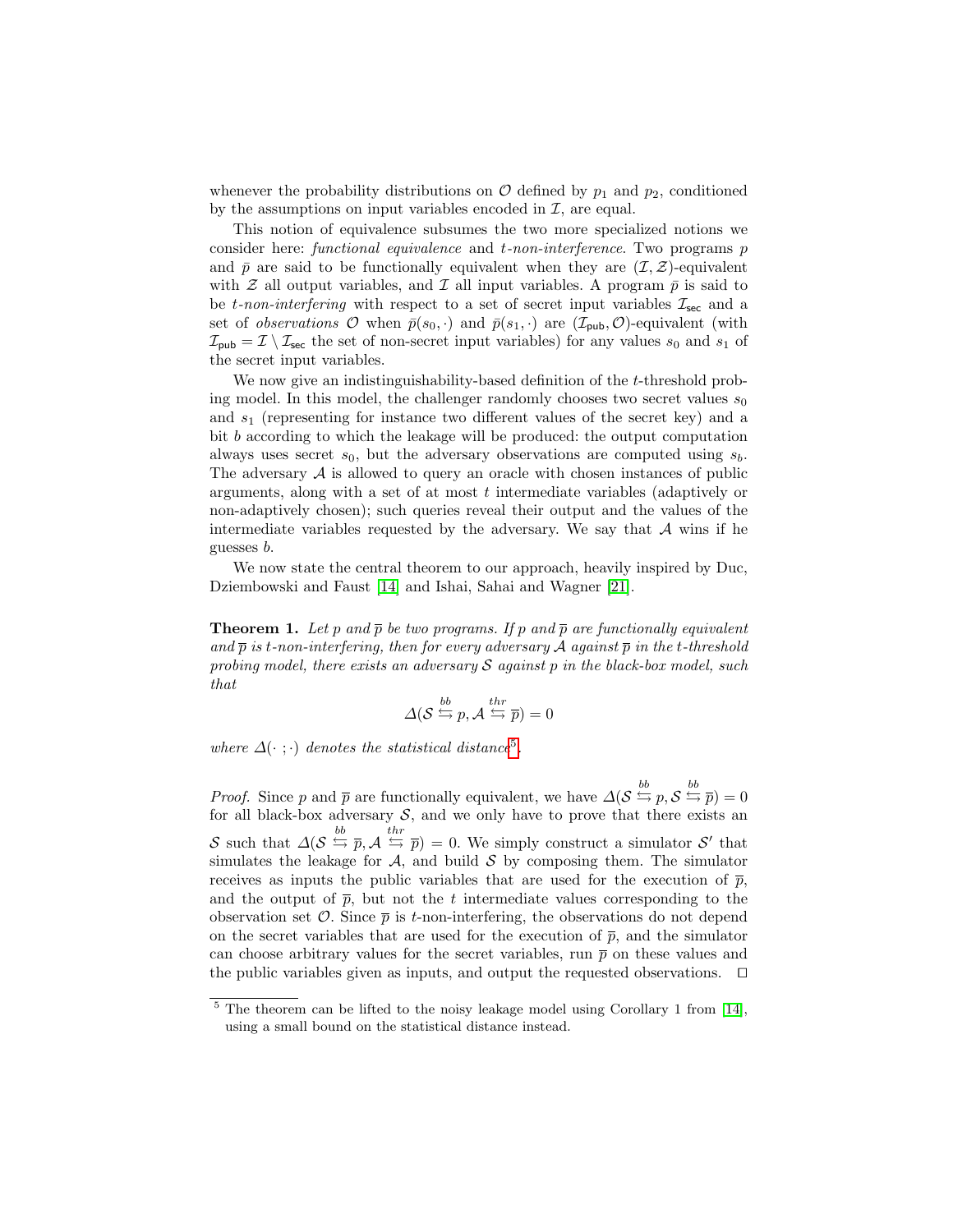Following Theorem [1,](#page-4-1) we propose algorithms to prove functional equivalence (details can be found in the long version of this document  $[3]$ ) and t-noninterference properties of probabilistic programs, thereby reducing the security of masked implementations in the t-threshold probing model to the black-box security of the algorithms they implement.

In the following, we provide an overview of language-based techniques that could be used to verify the assumptions of Theorem [1,](#page-4-1) and to motivate the need for more efficient techniques. First, we introduce mild variants of two standard problems in programming languages, namely information-flow checking and equivalence checking, which formalize the assumptions of Theorem [1.](#page-4-1) Then, we present three prominent methods to address these problems: type systems (which are only applicable to information-flow checking), model counting, and relational logics. Finally, we discuss efficiency issues and justify the need for efficient techniques.

#### 2.1 Problem statement and setting

The hypotheses of Theorem [1](#page-4-1) can be seen as variants of two problems that have been widely studied in the programming language setting: equivalence checking and information-flow checking. Equivalence checking is a standard problem in program verification, although it is generally considered in the setting of deterministic programs, whereas we consider probabilistic programs here. Information-flow checking is a standard problem in language-based security, although it usually considers flows from secret inputs to public outputs, whereas we consider flows from secret inputs to intermediate values here.

Both problems can be construed as instances of relational verification. For clarity, we formalize this view in the simple case of straightline probabilistic programs. Such programs are sequences of random assignments and deterministic assignments, and have distinguished sets of input and output variables. Given a program p, we let  $\text{Var}(p)$ ,  $\text{OVar}(p)$ , and  $\text{PVar}(p)$  denote the sets of input, output, and intermediate variables of  $p$ . Without loss of generality, we assume that programs are written in single static assignment (SSA) form, and in particular, that program variables appear exactly once on the left hand side of an assignment, called their defining assignment—one can very easily transform an arbitrary straightline program into an equivalent straightline program in SSA form. Assuming that programs are in SSA form, we can partition  $PVar(p)$  into two sets  $DVar(p)$  and  $RVar(p)$  of deterministic and probabilistic variables, where a variable is probabilistic if it is defined by a probabilistic assignment, and is deterministic otherwise. Let  $\mathcal V$  denote the set of program values (we ignore typing issues). Each program  $p$  can be interpreted as a function:

$$
[\![p]\!]:\mathcal{D}(\mathcal{V}^\kappa)\to\mathcal{D}(\mathcal{V}^{\ell+\ell'})
$$

where  $\mathcal{D}(T)$  denotes the set of discrete distributions over a set T, and  $\kappa$ ,  $\ell$  and  $\ell'$  respectively denote the sizes of  $\text{Var}(p)$ ,  $\text{PVar}(p)$  and  $\text{OVar}(p)$ . The function  $\llbracket p \rrbracket$  takes as input a joint distribution on input variables and returns a joint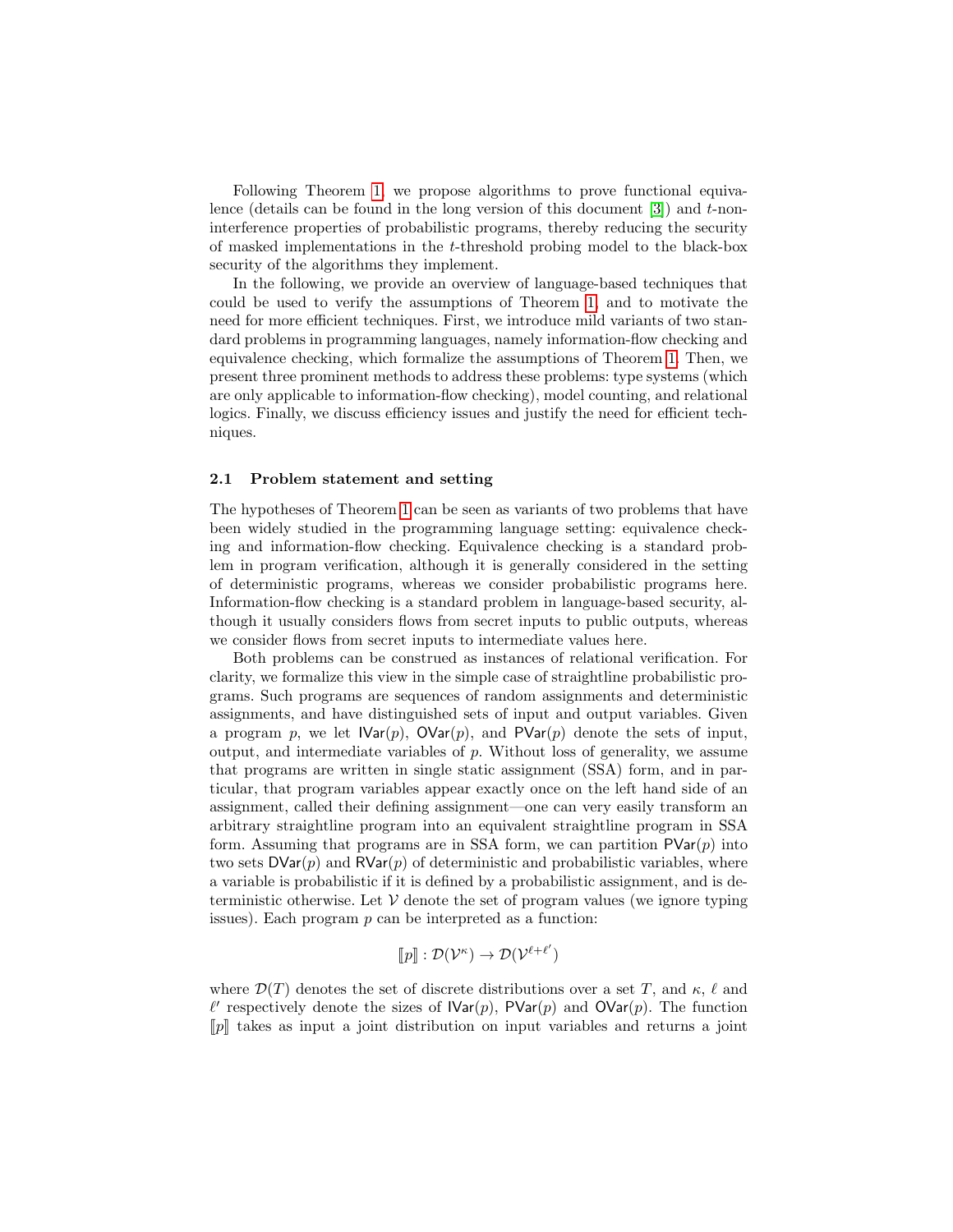distribution on all program variables, and is defined inductively in the expected way. Furthermore, one can define for every subset  $\mathcal O$  of PVar $(p)$  of size m a function:

$$
[\![p]\!]_{\mathcal{O}}:\mathcal{D}(\mathcal{V}^\kappa)\rightarrow \mathcal{D}(\mathcal{V}^m)
$$

that computes, for each  $v \in \mathcal{V}^{\kappa}$ , the marginal distributions of  $[\![p]\!](v)$  with respect to  $\mathcal{O}$ to O.

We can now define the information-flow checking problem formally: a program p is non-interfering with respect to a partial equivalence relation  $\Phi \subseteq$  $\mathcal{D}(\mathcal{V}^{\kappa}) \times \mathcal{D}(\mathcal{V}^{\kappa})$  (in the following, we write  $\Phi \mu_1 \mu_2$  to mean  $(\mu_1, \mu_2) \in \Phi$ ), and a set  $\mathcal{O} \subseteq \text{PVar}(p)$ , or  $(\Phi, \mathcal{O})$ -non-interfering, iff  $[\![p]\!]_{\mathcal{O}}(\mu_1) = [\![p]\!]_{\mathcal{O}}(\mu_2)$  for every  $\mu_1, \mu_2 \in \mathcal{D}(\mathcal{V}^{\kappa})$  such that  $\Phi$   $\mu_1$   $\mu_2$ . In this case, we write  $\mathsf{NI}_{\Phi,\mathcal{O}}(p)$ . Moreover, let  $\mathbb O$  be a set of subsets of PVar(p), that is  $\mathbb O \subseteq \mathcal P(\mathsf{PVar}(p));$  we say that p is  $(\Phi, \mathbb{O})$ -non-interfering, if it is  $(\Phi, \mathcal{O})$ -non-interfering for every  $\mathcal{O} \in \mathbb{O}$ .

Before relating non-interference with security in the t-threshold probing models, we briefly comment on the nature of  $\Phi$ . In the standard, deterministic, setting for non-interference, variables are generally marked as secret or public—in the general case, they can be drawn from a lattice of security levels, but this is not required here. Moreover,  $\Phi$  denotes low equivalence, where two tuples of values  $v_1$  and  $v_2$  are low-equivalent if they coincide on public variables. The notion of low-equivalence has a direct counterpart in the probabilistic setting: two distributions  $\mu_1$  and  $\mu_2$  are low equivalent iff their marginal distributions with respect to public variables are equal. However, non-interference of masked implementations is often conditioned by well-formedness conditions on inputs; for instance, the inputs must consist of uniformly distributed, t-wise independent values. In this case,  $\Phi$  is defined in such a way that two distributions are related by  $\Phi$  iff they are well-formed and low equivalent.

There is a direct interpretation of t-threshold probing security as a noninterference property. We say that a program p is  $(\Phi, t)$ -non-interfering if it is  $(\Phi, \mathcal{O})$ -non-interfering for all subsets  $\mathcal O$  of PVar $(p)$  with size smaller than t (we write  $\mathcal{O} \in \mathcal{P}_{\leq t}(\text{PVar}(p))$  in the following). Then a program p is secure in the t-threshold probing model (with respect to a relation  $\Phi$ ) iff it is  $(\Phi, t)$ -noninterfering.

In order to capture t-threshold probing security in the transition-based leakage model, we rely on a partial function next that maps program variables to their successors. For programs that have been translated into SSA form, all program variables are of the form  $x_i$ , where x is a variable of the original program, and  $i$  is an index—typically a program line number. The successor of such a variable  $x_i$ , when it exists, is a variable of the form  $x_j$  where j is the smallest index such that  $i < j$  and  $x_j$  is a program variable. Then, we say that a program p is  $(\Phi, t)$ -non-interfering in the transition-based model, written  $\mathsf{NI}_{\Phi,t,\text{succ}}(p)$ , iff p is  $(\Phi, \mathcal{O} \cup \text{next}(\mathcal{O}))$ -non-interfering for every subset of PVar $(p)$  with size smaller than t. Then a program  $p$  is secure in the transition-based t-threshold prob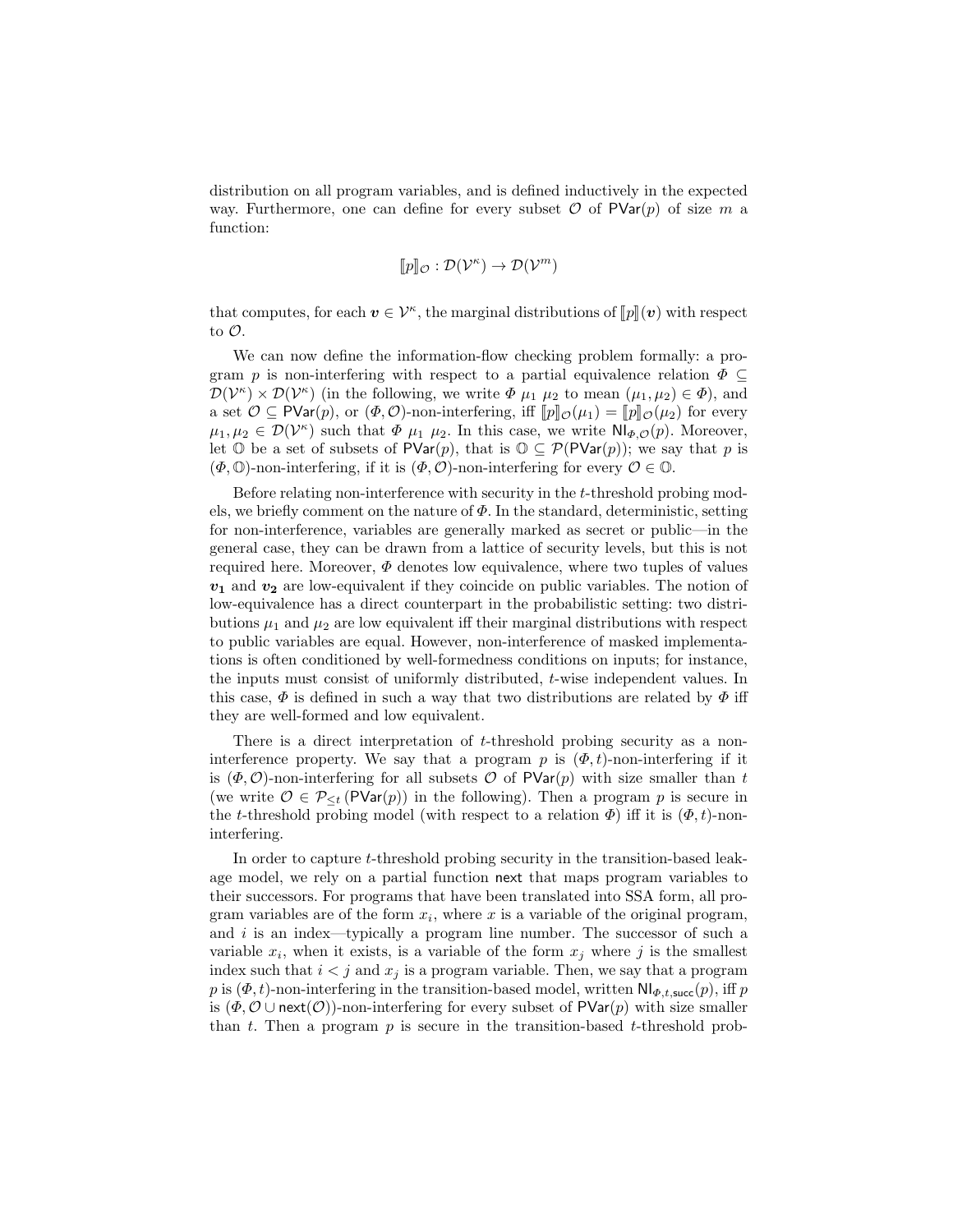ing model (with respect to a relation  $\Phi$ ) iff it is  $(\Phi, t)$ -non-interfering in the transition-based model.[6](#page-7-0)

We now turn to program equivalence. For the sake of simplicity, we consider two programs  $p_1$  and  $p_2$  that have the same sets of input and output variables; we let W denote the latter. We let  $[p]_{W}$  denote the function that computes for every initial distribution  $\mu$  the marginal distribution of  $[\![p]\!](\mu)$  with respect to W. We say that  $p_1$  and  $p_2$  are equivalent with respect to a partial equivalence relation  $\Phi \subseteq \mathcal{D}(\mathcal{V}^{\kappa}) \times \mathcal{D}(\mathcal{V}^{\kappa})$ , written  $p_1 \sim_{\Phi} p_2$ , iff  $[\![p_1]\!]_{\mathcal{W}}(\mu) = [\![p_2]\!]_{\mathcal{W}}(\mu)$  for every distribution  $\mu$  such that  $\Phi$   $\mu$   $\mu$ .

For the sake of completeness, we point out that both notions are subsumed by the notion of  $(\Phi, \mathcal{O})$ -equivalence. Specifically, we say that programs  $p_1$  and p<sub>2</sub> are  $(\Phi, \mathcal{O})$ -equivalent, written  $p_1 \sim_{\Phi}^{\mathcal{O}} p_2$ , iff  $[\![p_1]\!]_{\mathcal{O}}(\mu_1) = [\![p_2]\!]_{\mathcal{O}}(\mu_2)$  for every two distributions  $\mu_1$  and  $\mu_2$  such that  $\Phi$   $\mu_1$   $\mu_2$ . Therefore, both equivalence checking and information-flow checking can be implemented using as subroutine any sound algorithm for verifying that  $p_1 \sim_{\Phi}^{\mathcal{O}} p_2$ .

### 2.2 Type-based approaches

Information-flow type systems are a class of type systems that enforce noninterference by tracking dependencies between program variables and rejecting programs containing illicit flows. There are multiple notions of non-interference (termination-sensitive, termination-insensitive, or bisimulation-based) and forms of information-flow type systems (for instance, flow-sensitive, or flow-insensitive); we refer the reader to [\[32\]](#page-26-10) for a survey. For the purpose of this paper, it is sufficient to know that information-flow type systems for deterministic programs assign to all program variables a level drawn from a lattice of security levels which includes a level of public variables and secret variables. In the same vein, one can develop information-flow type systems to enforce probabilistic non-interference; broadly speaking, such type systems distinguish between public values, secret values, and uniformly distributed values. Following these ideas, Moss et al. [\[25\]](#page-26-9) pioneer the application of information-flow type systems to masking. They use the type system as a central part in a masking compiler that transforms an input program into a functionally equivalent program that is resistant to first-order DPA. Their technique can readily be extended to prove non-interference with respect to a single observation set.

Because they are implemented with well-understood tools (such as data flow analyses) and are able to handle large programs extremely fast, informationflow type systems provide an appealing solution that one would like to use for higher-order DPA. However, the semantic information carried by types is inherently attached to individual values, rather than tuples of values, and there

<span id="page-7-0"></span><sup>6</sup> Similarly, glitches could be captured by considering that each observation leaks four values: the values of the arguments, and the old and new values of the wire or register. More fine-grained leakage models depending on implementation details and combining value-based, transition-based and glitch-based leakage could also be considered.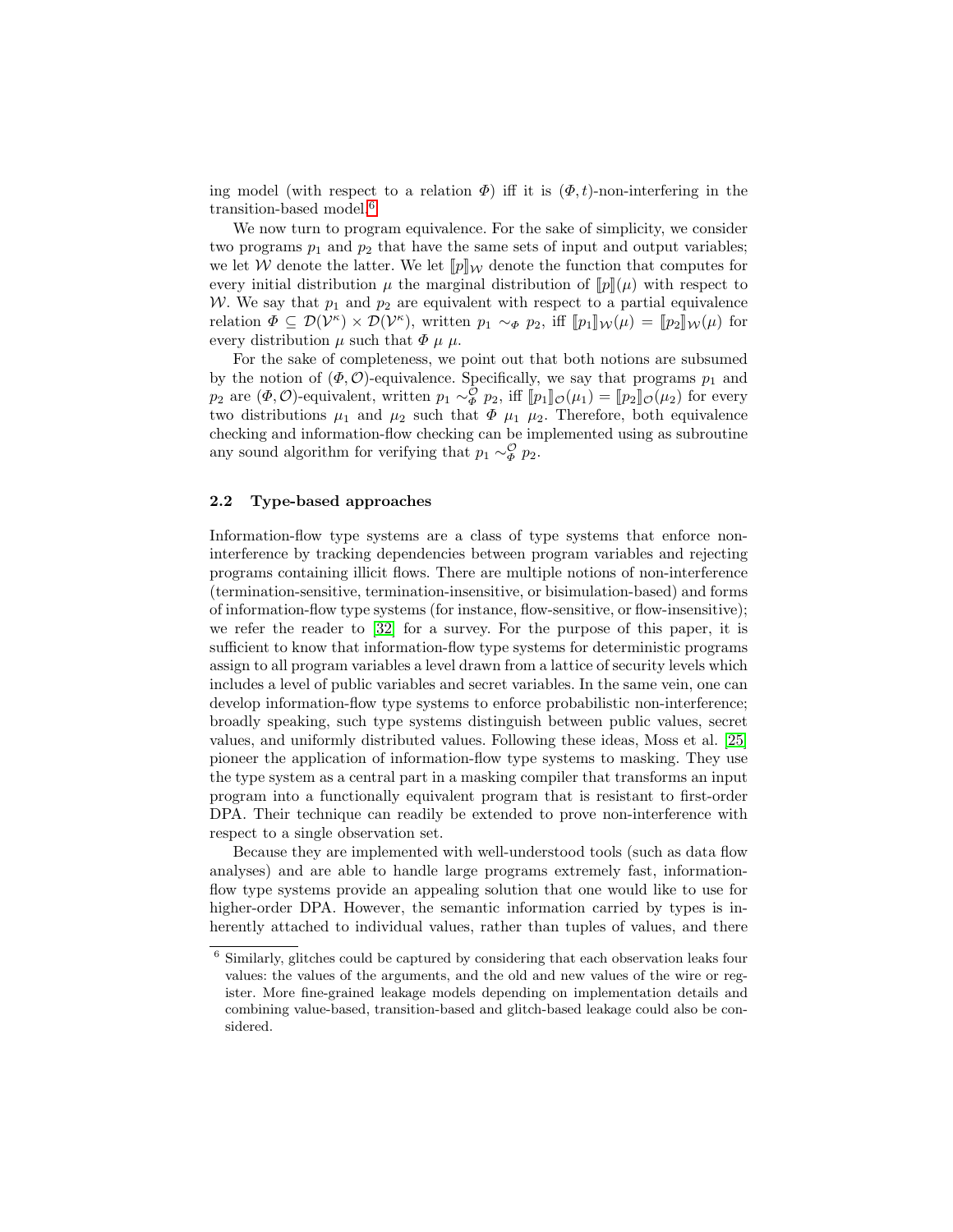is no immediately obvious way to devise an information-flow type system even for second-order DPA. Notwithstanding, it is relatively easy to devise a sound method for verifying resistance to higher-order DPA using an information-flow type system in the style of [\[25\]](#page-26-9). The basic idea is to instrument the code of the original program with assignments  $w := x_1 \parallel \ldots \parallel x_t$ , where w is a fresh program variable,  $x_1 \ldots x_t$  are variables of the original program, and t is the order for which resistance is sought; we let  $p'$  denote the instrumented program. Clearly, a program p is secure at order t iff for every initial values  $v_1$  and  $v_2$ ,  $[\![p']\!]_{\{w\}}(v_1) = [\![p']\!]_{\{w\}}(v_2)$  where w ranges over the set of fresh variables that have<br>been introduced by the transformation. It is then possible to use an information been introduced by the transformation. It is then possible to use an informationflow type system in the spirit of  $[25]$  to verify that  $c'$  satisfies non-interference with respect to output set  $\{w\}$ . However, this transformational approach suffers from two shortcomings: first, a more elaborate type system is required for handling concatenation with sufficient accuracy; second, and more critically, the transformation induces an exponential blow-up in the size of programs.

In a slightly different context, Pettai and Laud [\[29\]](#page-26-11) use a type-system to prove non-interference of a limited number of adversary observations imposed by their adversary model in the multi-party computation scenario. They do so by propagating information regarding linear dependencies on random variables throughout their arithmetic circuits and progressively replacing subcircuits with random gates. Because of the limited number of possible adversary observations their model imposes, they do not run into the same scalability issues we deal with in this paper. However, their techniques for dealing with active adversaries may be useful for verifying masking-based countermeasures in the presence of fault injection attacks.

#### 2.3 SMT-based Methods

There have been a number of works that use SMT solvers to achieve more flexible analysis of masked implementations.

Bayrak et al. [\[9\]](#page-25-8) develop an SMT-based method for analyzing the sensitivity of sequences of operations. Informally, the notion of sensitivity characterizes whether a variable used to store an intermediate computation in the sequence of operations depends on a secret and is statistically independent from random variables. Their approach is specialized to first-order masking, and suffers from some scalability issue—in particular, they report analysis of a single round of AES.

Eldib, Wang and Schaumont develop an alternative tool, SCSniffer [\[16\]](#page-25-9), that is able to analyze masked implementations at orders 1 and 2. Their approach is based on model counting [\[20\]](#page-25-12): to prove that a set of probabilistic expressions is distributed independently from a set of secrets, model-counting-based tools count the number of valuations of the secrets that yield each possible value of the observed expressions and checks that that number is indeed independent from the secret. This process in itself is inherently exponential in the size of the observed expressions, even when only one such observation is considered. To overcome this issue, SCSniffer implements an incremental approach for reducing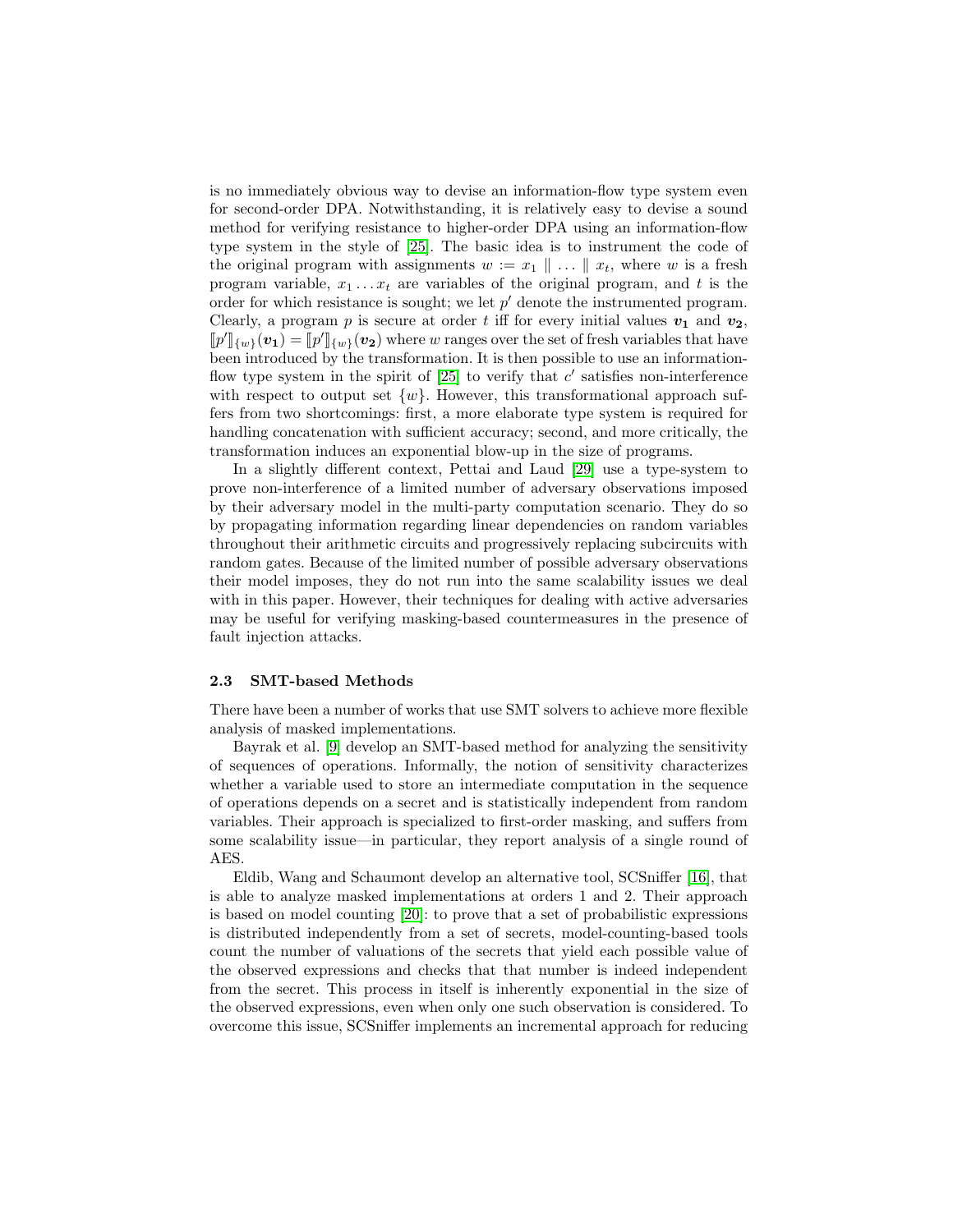the size of such expressions when they contain randomness that is syntactically independent from the rest of the program. This incremental approach is essential to analyzing some of their examples, but it is still insufficient for analyzing complete implementations: for instance, SCSniffer can only analyze one round of (MAC-)Keccak whereas our approach is able to analyze the full 24 rounds of the permutation. The additional power of our tool is derived from our novel technique: instead of explicitly counting solutions to large boolean systems, our tool simply constructs a bijection between two distributions, one of which is syntactically independent from the secrets. Although the complexity of this process still depends on the size of expressions (and in particular in the number of randomly sampled variables they contain), it is only polynomial in it, rather than exponential. In addition, the approach, as it is used in Sleuth and SCSniffer, is limited to the study of boolean programs or circuits, where all variables are 1 bit in size. This leads to unwieldy program descriptions and artificially increases the size of expressions, thereby also artificially increasing the complexity of the problem. Our approach bypasses this issue by considering abstract algebraic expressions rather than specific types. This is only possible because we forego explicit solution counting. Moreover, SCSniffer requires to run the tool at all orders  $d \leq t$ to obtain security at level  $t$ . In contrast, we achieve the same guarantees in a single run. This is due to the fact that the exclusive-or of observed variables is used for model counting rather than their joint distribution. Our approach yields proofs of t-non-interference directly by considering the joint distribution of observed variables. Finally, we contribute a technique that helps reduce the practical complexity of the problem by extending proofs of independence for a given observation set into a proof of independence for many observation sets at once. This process is made less costly by the fact that we can efficiently check whether a proof of independence is still valid for an extended observation set, but we believe it would apply to techniques based on model-counting given the same ability.

All of these differences lead to our techniques greatly outperforming existing approaches when it comes to practical examples. For example, even considering only masking at order 1, where it takes SCSniffer 10 minutes to prove a masked implementation of one round of Keccak (implemented bit-by-bit), it takes our tool around 7 minutes to prove the full 24 rounds of the permutation (implemented on 64-bit words as in reference implementations), and around 2 minutes to verify a full implementation of AES (including its key schedule).

#### <span id="page-9-0"></span>2.4 Relational verification

A more elaborate approach is to use program verification for proving noninterference and equivalence of programs. Because these properties are inherently relational—that is, they either consider two programs or two executions of the same program—the natural verification framework to establish such properties is relational program logic. Motivated by applications to cryptography, Barthe, Grégoire and Zanella-Béguelin [\[8\]](#page-25-13) introduce pRHL, a probabilistic Relational Hoare Logic that is specifically tailored for the class of probabilistic programs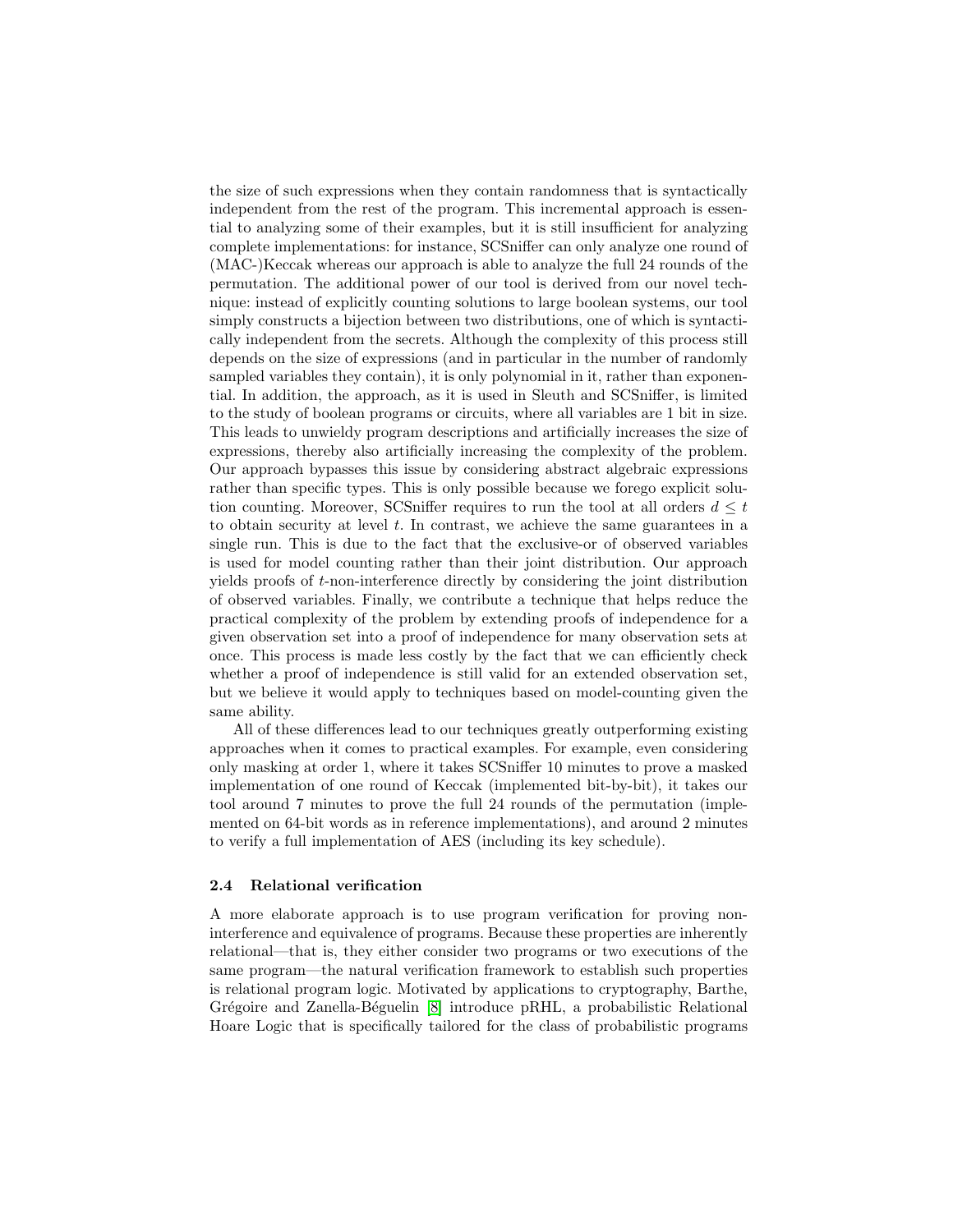considered in this paper. Using pRHL,  $(\phi, \mathcal{O})$ -non-interference a program p is captured by the pRHL judgment:

$$
\{\phi\}p \sim p\{\bigwedge_{y \in \mathcal{O}} y\langle 1 \rangle = y\langle 2 \rangle\}
$$

which informally states that the joint distributions of the variables  $y \in \mathcal{O}$  coincide on any two executions (which is captured by the logical formula  $y(1) = y(2)$ ) that start from initial memories related by  $\Phi$ .

Barthe et al. [\[7\]](#page-25-14) propose an automated method to verify the validity of such judgments. For clarity of our exposition, we consider the case where  $p$ is a straightline code program. The approach proceeds in three steps:

1. transform the program  $p$  into a semantically equivalent program which performs a sequence of random assignments, and then a sequence of deterministic assignments. The program transformation repeatedly applies eager sampling to pull all probabilistic assignments upfront. At this stage, the judgement is of the form

$$
\{\phi\}S; D \sim S; D\{\bigwedge_{y \in \mathcal{O}} y\langle 1 \rangle = y\langle 2 \rangle\}
$$

where  $S$  is a sequence of probabilistic assignments, and  $D$  is a sequence of deterministic assignments;

2. apply a relational weakest precondition calculus to the deterministic sequence of assignments; at this point, the judgment is of the form

$$
\{\phi\}S \sim S\{\bigwedge_{y \in \mathcal{O}} e_y\langle 1 \rangle = e_y\langle 2 \rangle\}
$$

where  $e_y$  is an expression that depends only on the variables sampled in S and on the program inputs;

3. repeatedly apply the rule for random sampling to generate a verification condition that can be discharged by SMT solvers. Informally, the rule for random sampling requires finding a bijection between the domains of the distribution from which values are drawn, and proving that a formula derived from the post-condition is valid. We refer to [\[8\]](#page-25-13) and [\[7\]](#page-25-14) for a detailed explanation of the rule for random sampling. For our purposes, it is sufficient to consider a specialized logic for reasoning about the validity of judgments of the form above. We describe such a logic in Section [3.1.](#page-11-1)

Note that there is a mismatch between the definition of  $(\Phi, t)$ -non-interference used to model security in the t-threshold probing model, and the notion of  $(\phi, \mathcal{O})$ non-interference modelled by pRHL. In the former,  $\Phi$  is a relation over distributions of memories, whereas in the latter  $\phi$  is a relation over memories. There are two possible approaches to address this problem: the first is to develop a variant of pRHL that supports a richer language of assertions; while possible, the resulting logic might not be amenable to automation. A more pragmatic solution,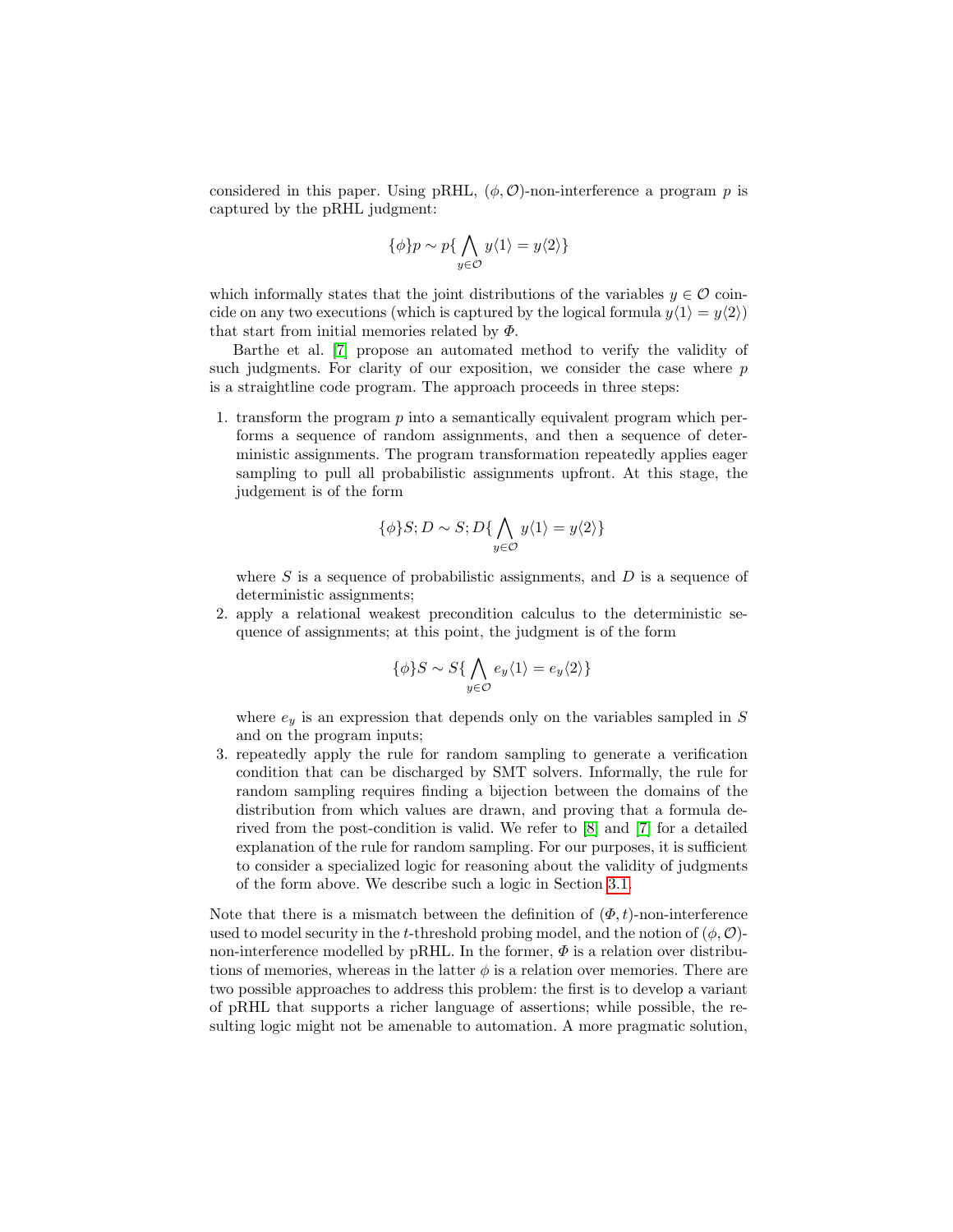which we adopt in our tool, is to transform the program  $p$  into a program  $i; p$ , where i is some initialization step, such that p is  $(\Phi, \mathcal{O})$  non-interfering iff i; p is  $(\phi, \mathcal{O})$  non-interfering for some pre-condition  $\phi$  derived from  $\Phi$ .

In particular, i includes code marked as non-observable that *preshares* any input or state marked as secret,<sup>[7](#page-11-2)</sup> and fully observable code that simply shares public inputs. The code for sharing and presharing, as well as a simple example of this transformation are given in Appendix [A.](#page-26-12)

## <span id="page-11-0"></span>3 A logic for probabilistic non-interference

In this section, we propose new verification-based techniques to prove probabilistic non-interference statements. We first introduce a specialized logic to prove a vector of probabilistic expressions independent from some secret variables. We then explain how this logic specializes the general approach described in Section [2.4](#page-9-0) to a particular interesting case. Finally, we describe simple algorithms that soundly construct derivations in our logic.

### <span id="page-11-1"></span>3.1 Our Logic

Our logic shares many similarities with the equational logic developed in [\[5\]](#page-24-3) to reason about equality of distributions. In particular, it considers equational theories over multi-sorted signatures.

A multi-sorted signature is defined by a set of types and a set of operators. Each operator has a signature  $\sigma_1 \times \ldots \times \sigma_n \to \tau$ , which determines the type of its arguments, and the type of the result. We assume that some operators are declared as invertible with respect to one or several of their arguments; informally, a k-ary operator f is invertible with respect to its i-th argument, or iinvertible for short, if, for any  $(x_j)_{i\neq j}$  the function  $f(x_0, \ldots, x_{i-1}, \cdot, x_{i+1}, \ldots, x_k)$ is a bijection. If  $f$  is *i*-invertible, we say that its *i*-th argument is an *invertible* argument of f.

Expressions are built inductively from two sets  $\mathcal R$  and  $\mathcal X$  of probabilistic and deterministic variables respectively, and from operators. Expressions are (strongly) typed. The set of deterministic (resp. probabilistic) variables of a vector of expressions e is denoted as  $dvar(e)$  (resp. rvar $(e)$ ). We say that an expression e is *invertible in x* whenever  $\forall i$  j,  $x \notin \text{rvar}(e_i^j)$ , we have  $e =$  $f_1(\ldots, e_{i_1-1}^1, f_2(\ldots, f_n(\ldots, e_{i_n-1}^n, x, \ldots), \ldots),$  and each  $f_j$  is  $i_j$ -invertible.

We equip expressions with an equational theory  $\mathcal{E}$ . An equational theory is a set of equations, where an equation is a pair of expressions of the same type. Two expressions e and e' are provably equal with respect to an equational theory  $\mathcal{E},$ written  $e \doteq_{\mathcal{E}} e'$ , if the equation  $e \doteq_{\mathcal{E}} e'$  can be derived from the standard rules of multi-sorted equational logic: reflexivity, symmetry, transitivity, congruence, and instantiation of axioms in  $\mathcal{E}$ . Such axioms can be used, for example, to equip types with particular algebraic structures.

<span id="page-11-2"></span><sup>7</sup> This corresponds to Ishai, Sahai and Wagner's input encoders [\[21\]](#page-25-6).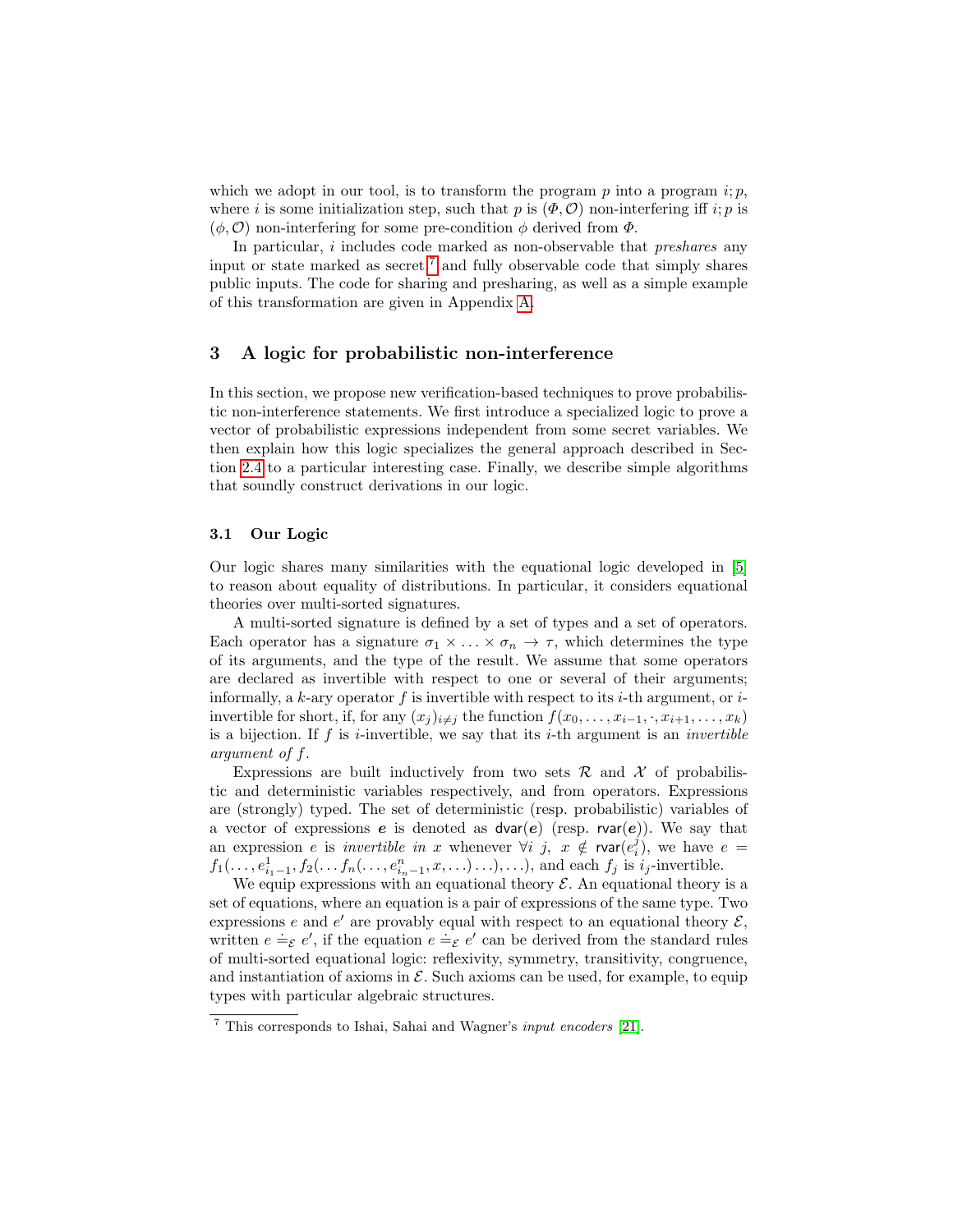Expressions have a probabilistic semantics. A valuation  $\rho$  is a function that maps deterministic variables to values in the interpretation of their respective types. The interpretation  $\llbracket e \rrbracket_{\rho}$  of an expression is a discrete distribution over the type of  $e$ ; informally,  $[\![e]\!]_\rho$  samples all random variables in  $e$ , and returns the usual interpretation of e under an extended valuation  $\rho, \rho'$  where  $\rho'$  maps each probabilistic variable to a value of its type. The definition of interpretation is extended to tuples of expressions in the obvious way. Note that, contrary to the deterministic setting, the distribution  $\llbracket (e_1, \ldots, e_k) \rrbracket_{\rho}$  differs from the product distribution  $\llbracket e_1 \rrbracket_\rho \times \ldots \times \llbracket e_k \rrbracket_\rho$ . We assume that the equational theory is consistent with respect to the interpretation of expressions.

Judgments in our logic are of the form  $(x_L, x_H) \vdash e$ , where e is a set of expressions and  $(x_L, x_H)$  partitions the deterministic variables of e into public and private inputs, that is,  $dvar(e) \subseteq x_L \oplus x_H$ . A judgment  $(x_L, x_H) \vdash e$  is valid iff the identity of distributions  $[\![e]\!]_{\rho_1} = [\![e]\!]_{\rho_2}$  holds for all valuations  $\rho_1$  and  $\rho_2$  such that  $\rho_1(x) = \rho_2(x)$  for all  $x \in \mathbf{x}_L$ .

A proof system for deriving valid judgments is given in Figure [1.](#page-12-0) Rule (INDEP) states that a judgment is valid whenever all the deterministic variables in expressions are public. Rule (Conv) states that one can replace expressions by other expressions that are provably equivalent with respect to the equational theory  $\mathcal{E}$ . Rule (OPT) states that, whenever the only occurrences of a random variable  $r$  in  $e$  are as the *i*-th argument of some fixed application of an *i*-invertible operator f where f's other arguments are some  $(e_j)_{i\neq j}$ , then it is sufficient to derive the validity of the judgment where r is substituted for  $f(e_0, \ldots, e_{i-1}, r, e_{i+1}, \ldots, e_k)$ in  $e$ . The soundness of rule (OPT) becomes clear by remarking that the distributions  $[[f(e_0, \ldots, e_{i-1}, r, e_{i+1}, \ldots, e_k)]]$  and  $[[r]]$  are equal, since f is i-invertible and r is uniform random and does not appear in any of the  $e_i$ . Although the proof system can be extended with further rules (see, for example [\[5\]](#page-24-3)), these three rules are in fact sufficient for our purposes.

<span id="page-12-0"></span>
$$
\frac{\text{dvar}(e) \cap x_H = \emptyset}{(x_L, x_H) \vdash e} \quad (\text{INDEP}) \qquad \frac{(x_L, x_H) \vdash e' \quad e \doteq_{\varepsilon} e'}{(x_L, x_H) \vdash e} \quad (\text{Conv})
$$
\n
$$
\frac{(x_L, x_H) \vdash e \quad f \text{ is } i\text{-invertible} \quad r \in \mathcal{R} \quad r \notin \text{var}(e_0, \dots, e_{i-1}, e_{i+1}, \dots, e_k)}{(x_L, x_H) \vdash e[f(e_0, \dots, e_{i-1}, r, e_{i+1}, \dots, e_k)/r]} \quad (\text{OPT})
$$

Fig. 1. Proof system for non-interference

#### 3.2 From logical derivations to relational judgments

In Section [2.4,](#page-9-0) we have shown that the problem of proving that a program is  $(\Phi, \mathcal{O})$ -non-interfering could be reduced to proving relational judgements of the form  $\{\phi\}S \sim S\{\bigwedge_{y \in \mathcal{O}} e_y\langle 1 \rangle = e_y\langle 2 \rangle\}$  where S is a sequence of random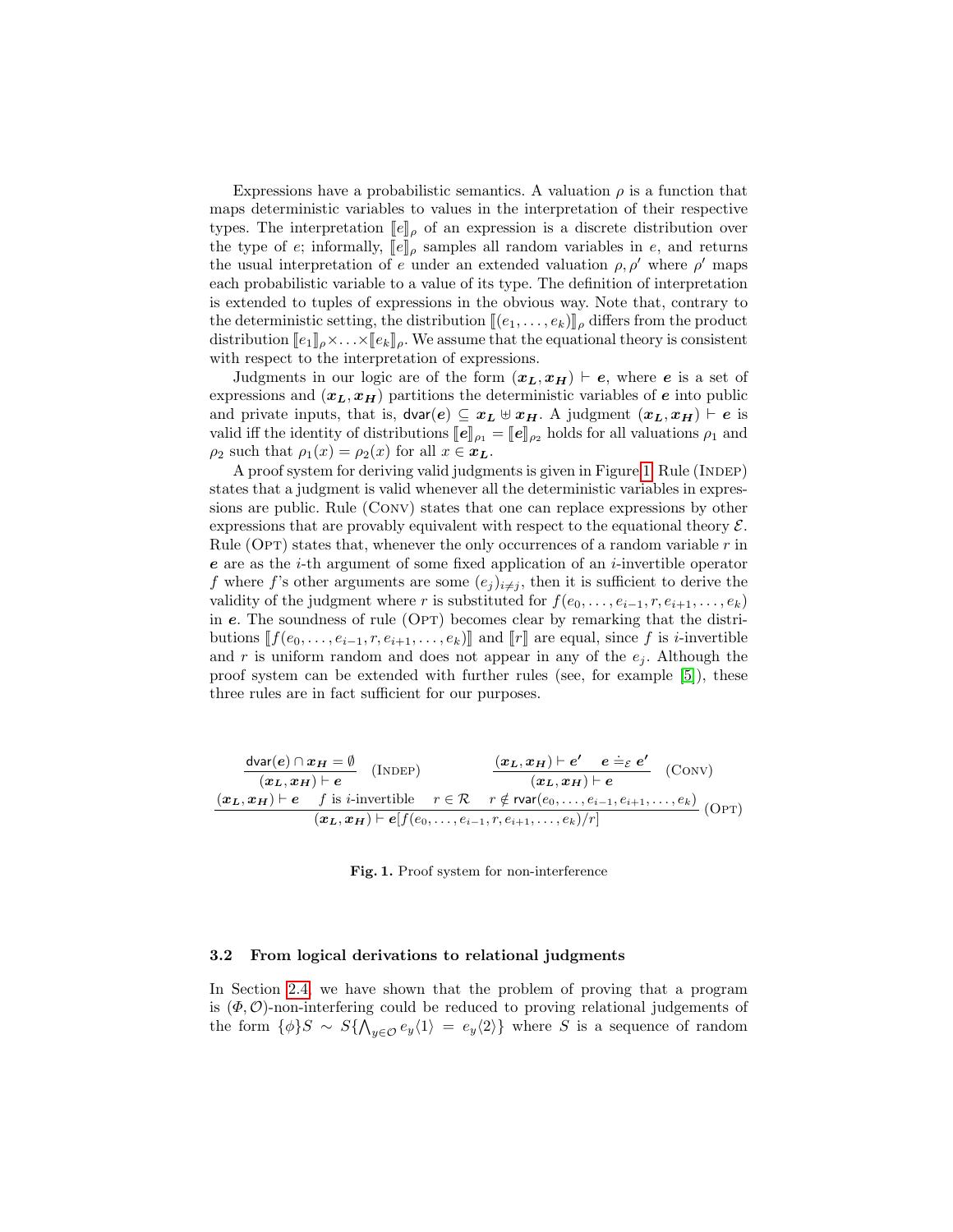samplings,  $e_y$  is an expression that depends only on the variables sampled in S and on the program inputs, and  $\phi$  is a precondition derived from  $\Phi$  after the initial sharing and presharing code is inserted, and exactly captures lowequivalence on the program's inputs. We now show that proving such judgments can in fact be reduced to constructing a derivation in the logic from Section [3.1.](#page-11-1) Indeed, since both sides of the equalities in the postcondition are equal, it is in fact sufficient to prove that the  $(e_y)_{y \in \mathcal{O}}$  are independent from secret inputs: since public inputs are known to be equal and both programs are identical, the postcondition then becomes trivially true. In particular, to prove the judgment  $\{\bigwedge_{x\in\mathbf{x}_L} x\langle 1\rangle = x\langle 2\rangle\}S \sim S\{\bigwedge_{y\in\mathcal{O}}e_y\langle 1\rangle = e_y\langle 2\rangle\}$ , it is in fact sufficient to find a derivation of  $(x_L, x_H) \vdash (e_y)_{y \in \mathcal{O}}$ , where  $x_H$  is the complement of  $x_L$  in the set of all program inputs. An example detailing this reasoning step is discussed in Appendix [A.](#page-26-12)

### 3.3 Our Algorithms

We now describe two algorithms that soundly derive judgments in the logic. Throughout this paper, we make use of unspecified choose algorithms that, given a set X, return an  $x \in X$  or  $\perp$  if  $X = \emptyset$ . We discuss our chosen instantiations where valuable.

Our simplest algorithm (Algorithm [1\)](#page-13-0) works using only rules (INDEP) and (OPT) of the logic. Until (INDEP) applies, Algorithm [1](#page-13-0) tries to apply (OPT), that is, to find  $(e', e, r)$  such that  $r \in \mathcal{R}$  and e is invertible in r and  $e = e'[e/r];$ if it succeeds, it then performs a recursive call on  $e'$  else it fails. Remark that the conditions are sufficient to derive the validity of  $e$  from the validity of  $e'$  using successive applications of the (OPT) rule.

The result of the function  $(h)$  can be understood as a compact representation of the logical derivation. Such compact representations of derivations become especially useful in Section [4,](#page-14-0) where we efficiently extend sets of observed expressions, but can also be used, independently of performance, to construct formal proof trees if desired.

<span id="page-13-0"></span>

|    | <b>Algorithm 1</b> Proving Probabilistic Non-Interference: A Simple Algorithm                                                                    |
|----|--------------------------------------------------------------------------------------------------------------------------------------------------|
|    | 1: function $\mathsf{NI}_{\mathcal{R},\bm{x}_{\bm{H}}}(\bm{e})$<br>$\triangleright$ the joint distribution of <b>e</b> is independent from $x_H$ |
|    | 2: if $\forall x \in \text{dvar}(e)$ . $x \notin x_H$ then                                                                                       |
| 3: | return INDEP                                                                                                                                     |
| 4: | $(e', e, r) \leftarrow \text{choose}(\{e', e, r) \mid e \text{ is invertible in } r \land r \in \mathcal{R} \land e = e'[e/r]\})$                |
| 5: | if $(e', e, r) \neq \bot$ then                                                                                                                   |
| 6: | return $\text{OPT}(e,r): \mathsf{NI}_{\mathcal{R},\mathbf{x}_{\mathcal{H}}}(e')$                                                                 |
| 7: | return 1                                                                                                                                         |

This algorithm is sound, since it returns a derivation  $h$  constructed after checking each rule's side-conditions. However, it is incomplete and may fail to construct valid derivations. In particular, it does not make use of rule (Conv).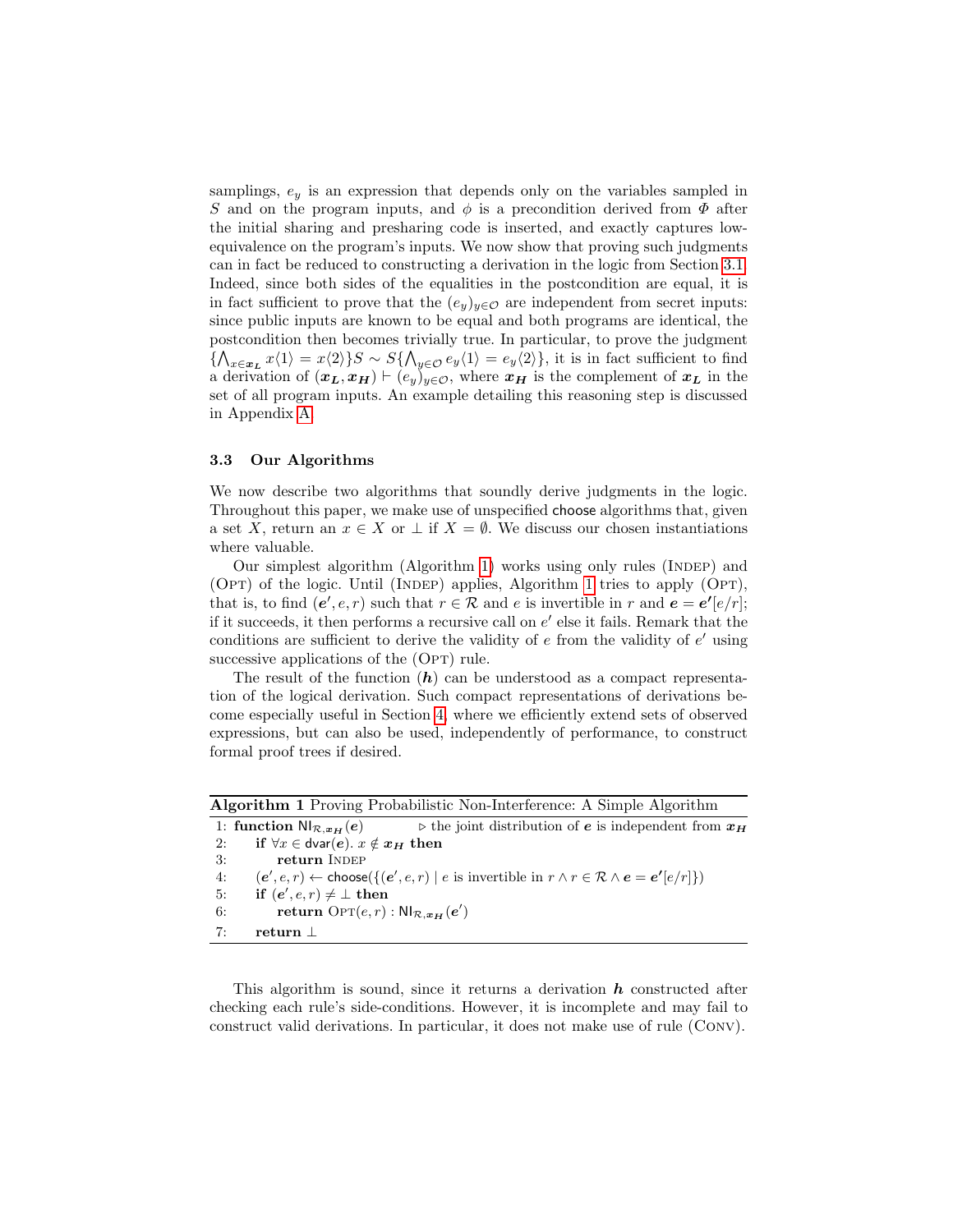Our second algorithm (Algorithm [2\)](#page-14-1) is a slight improvement on Algorithm [1](#page-13-0) that makes restricted use of the (Conv) rule: when we cannot find a suitable  $(e', e, r)$ , we normalize algebraic expressions as described in [\[1\]](#page-24-4), simplifying expressions and perhaps revealing potential applications of the (OPT) rule. We use only algebraic normalization to avoid the need for user-provided hints, and even then, only use this restricted version of the (Conv) rule as a last resort. This is for two reasons: first, ring normalization may prevent the use of some  $(e', e, r)$  triples in later recursive calls (for example, the expression  $(a + r) \cdot r'$ gets normalized as  $a \cdot r' + r \cdot r'$ , which prevents the substitution of  $a + r$  by r); second, the normalization can be costly and negatively impact performance.

|  |  |  | Algorithm 2 Proving Probabilistic Non-Interference: A More Precise Algorithm |  |  |  |
|--|--|--|------------------------------------------------------------------------------|--|--|--|
|  |  |  |                                                                              |  |  |  |

<span id="page-14-1"></span>1: **function**  $\mathbb{N}_{\mathcal{R},x_H}(e, b)$  b the joint distribution of e is independent from  $x_H$ <br>2: **if**  $\forall x \in \text{dvar}(e)$ .  $x \notin x_H$  **then** if ∀x ∈ dvar(e).  $x \notin x_H$  then 3: return INDEP 4:  $(e', e, r) \leftarrow \text{choose}(\{e', e, r) \mid e \text{ is invertible in } r \land r \in \mathcal{R} \land e = e' [e/r] \})$ 5: if  $(e', e, r) \neq \bot$  then 6: return  $\text{OPT}(e, r)$ : N $\mathsf{N}_{\mathcal{R},\bm{x}_{\bm{H}}}(\bm{e}',b)$ 7: else if  $b$  then 8:  $e \leftarrow \text{ring\_simplify}(e)$ 9: return CONV :  $Nl_{\mathcal{R},x_H}(e, false)$ 10: return ⊥

In practice, we have found only one example where Algorithm [1](#page-13-0) yields false negatives, and we have not found any where Algorithm [2](#page-14-1) fails to prove the security of a secure implementation. In the following, we use  $N|_{\mathcal{R},x_H}(X)$  the function from Algorithm [2](#page-14-1) with b initially true. In particular, the implementation described and evaluated in Section [5](#page-19-0) relies on this algorithm.<sup>[8](#page-14-2)</sup>

Discussion. We observe that Algorithm [2](#page-14-1) can only be refined in this way because it works directly on program expressions. In particular, any abstraction, be it type-based or otherwise, could prevent the equational theory from being used to simplify observed expressions. Further refinements are theoretically possible (in particular, we could also consider a complete proof system for the logic in Section [3.1\)](#page-11-1), although they may be too costly to make use of in practice.

## <span id="page-14-0"></span>4 Divide-and-conquer algorithms based on large sets

Even with efficient algorithms to prove that a program  $p$  is  $(\mathcal{R}, \mathcal{O})$ -non-interfering for some observation set  $\mathcal{O}$ , proving that p is t-non-interfering remains a complex

<span id="page-14-2"></span><sup>8</sup> Some of the longer-running experiments reported in Section [5](#page-19-0) do make use of Algorithm [1](#page-13-0) since their running time makes it impractical to run them repeatedly after algorithmic changes. However, Algorithm [2](#page-14-1) only makes a difference when false positives occur, which is not the case on our long-running tests.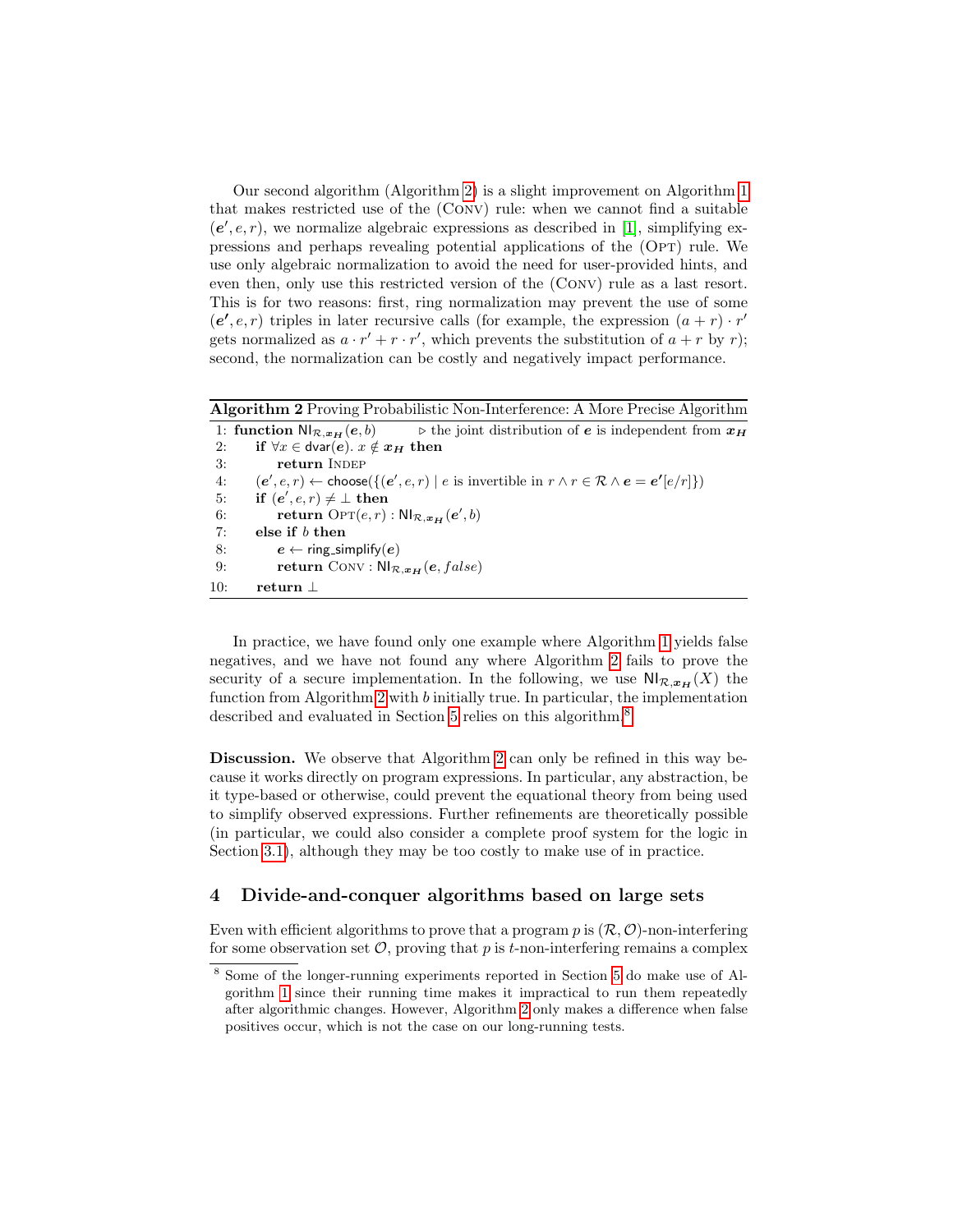task: indeed this involves proving  $\mathsf{NI}_{\mathcal{R},\mathcal{O}}(p)$  for all  $\mathcal{O} \in \mathcal{P}_{\leq t}(\mathsf{PVar}(p))$ . Simply enumerating all possible observation sets quickly becomes intractable as p and t grow. Our main idea to solve this problem is based on the following fact: if  $\mathsf{NI}_{\mathcal{R},\mathcal{O}}(p)$  then for every  $\mathcal{O}' \subseteq \mathcal{O}$  we have  $\mathsf{NI}_{\mathcal{R},\mathcal{O}'}(p)$ . Therefore checking  $\mathsf{NI}_{\mathcal{R},\mathcal{O}_i}(p)$ for every *i* can be done in a single step by checking  $\mathsf{NI}_{\mathcal{R},\bigcup_i \mathcal{O}_i}(p)$ .

Our goal is therefore to find fewer, larger observation sets  $\mathcal{O}_1, \ldots, \mathcal{O}_k$  such that  $\text{NI}_{\mathcal{R},\mathcal{O}_k}(p)$  for all k and, for all  $\mathcal{O} \in \mathcal{P}_{\leq t}(\text{PVar}(p)),$   $\mathcal{O}$  is a subset of at least one of the  $\mathcal{O}_i$ . Since this last condition is the contraposite of the Hitting Set problem [\[19\]](#page-25-15), which is known to be NP-hard, we do not expect to find a generally efficient solution, and focus on proposing algorithms that prove efficient in practice.

We describe and implement several algorithms based on the observation that the sequences of derivations constructed to prove the independence judgments in Section [2](#page-3-0) can be used to efficiently extend the observation sets with additional observations whose joint distributions with the existing ones is still independent from the secrets. We first present algorithms that perform such extensions, and others that make use of observation sets extended in this way to find a family  $\mathcal{O}_1, \ldots, \mathcal{O}_k$  of observation sets that fulfill the condition above with k as small as possible.

### 4.1 Extending Safe Observation Sets

The  $\mathsf{NI}_{\mathcal{R},x_H}$  algorithm from Section [2](#page-3-0) (Algorithm [2\)](#page-14-1) allows us to identify sets X of expressions whose joint distribution is independent from variables in  $x_H$ . We now want to extend such an X into a set  $X'$  that may contain more observable expressions and such that the joint distribution of  $X'$  is still independent from variables in  $x_H$ .

First we define Algorithm [3,](#page-15-0) which rechecks that a derivation applies to a given set of expressions using the compact representation of derivations returned by algorithms [1](#page-13-0) and [2:](#page-14-1) The algorithm simply checks that the consec-

<span id="page-15-0"></span>

| <b>Algorithm 3</b> Rechecking a derivation                                                  |                                                                                           |
|---------------------------------------------------------------------------------------------|-------------------------------------------------------------------------------------------|
| function recheck $_{\mathcal{R},x_H}(e,h)$                                                  | Check that the derivation represented by $h$ can be<br>$\triangleright$<br>applied to $e$ |
| if $h =$ INDEP then                                                                         |                                                                                           |
| return $\forall x \in \text{dvar}(e)$ . $x \notin x_H$                                      |                                                                                           |
| if $h = \text{OPT}(e, r) : h'$ then                                                         |                                                                                           |
| $(e') \leftarrow \text{choose} \{e' \mid e = e'[e/r]\})$                                    |                                                                                           |
| if $e' \neq bot$ then                                                                       |                                                                                           |
| return recheck $\mathcal{R}_{\mathcal{R},\mathbf{x}_{\mathbf{H}}}(\mathbf{e}',\mathbf{h}')$ |                                                                                           |
| if $h = \text{Conv}: h'$ then                                                               |                                                                                           |
| $e \leftarrow$ ring_simplify(e)                                                             |                                                                                           |
| return recheck $\pi_{\mathcal{R},\bm{x}_{\bm{H}}}(e,\bm{h}')$                               |                                                                                           |

utive rules encoded by  $h$  can be applied on  $e$ . A key observation is that if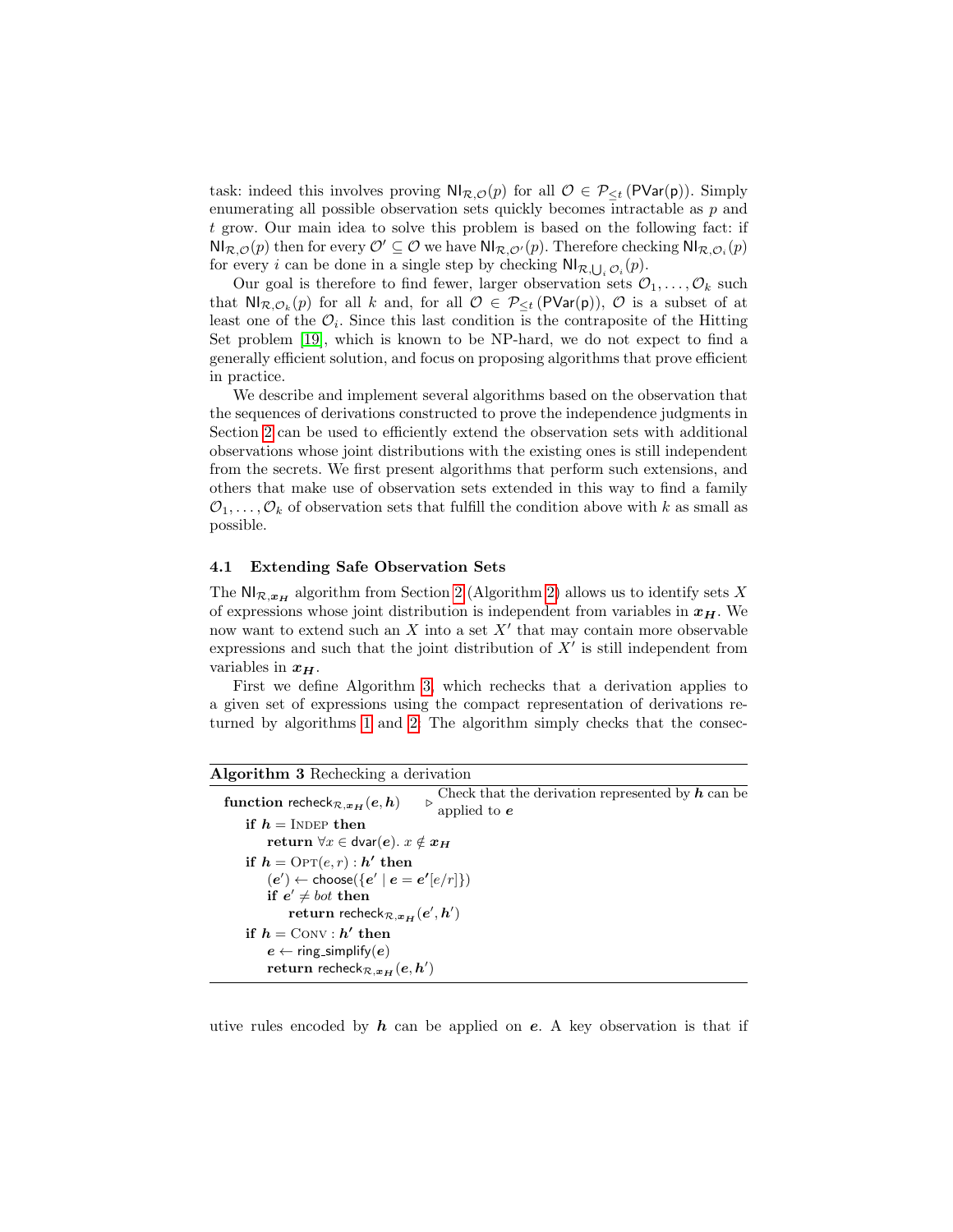$\mathsf{NI}_{\mathcal{R},x_H}(e) = h$  then recheck $_{\mathcal{R},x_H}(e, h)$ . Furthermore, if recheck $_{\mathcal{R},x_H}(e, h)$  and recheck $_{\mathcal{R},\boldsymbol{x}_{H}}(e',\boldsymbol{h})$  then recheck $_{\mathcal{R},\boldsymbol{x}_{H}}(e\cup e',\boldsymbol{h}).$ 

Secondly, we consider (as Algorithm [4\)](#page-16-0) an extension operation that only adds expressions on which  $h$  can safely be applied as it is.

<span id="page-16-0"></span>

| <b>Algorithm 4</b> Extending the Observation using a Fixed Derivation                             |                                                                                                         |  |  |  |  |
|---------------------------------------------------------------------------------------------------|---------------------------------------------------------------------------------------------------------|--|--|--|--|
| function extend $_{\mathcal{R},x_H}(x,e,h)$                                                       | find $x'$ such that $x \subseteq x' \subseteq e$ and $h(x')$ is<br>syntactically independent from $x_H$ |  |  |  |  |
| $e \leftarrow \text{choose}(e)$                                                                   |                                                                                                         |  |  |  |  |
| if recheck $_{\mathcal{R},\mathbf{x}_{H}}(e,\mathbf{h})$ then                                     |                                                                                                         |  |  |  |  |
| return extend $_{\mathcal{R},\mathbf{x}_{H}}((\mathbf{x},e),\mathbf{e}\setminus\{e\},\mathbf{h})$ |                                                                                                         |  |  |  |  |
| else                                                                                              |                                                                                                         |  |  |  |  |
| return extend $_{\mathcal{R},\mathbf{x}_{H}}(\mathbf{x},\mathbf{e}\setminus\{e\},\mathbf{h})$     |                                                                                                         |  |  |  |  |

We also considered an algorithm that extends a set  $x$  with elements in  $e$ following  $h$  whilst also extending the derivation itself when needed. However, this algorithm induces a loss of performance due to the low proportion of program variables that can in fact be used to extend the observation set, wasting a lot of effort on attempting to extend the derivation when it was not in fact possible. Coming up with a good choose algorithm that prioritizes variables that are likely to be successfully added to the observation set, and with conservative and efficient tests to avoid attempting to extend the derivation for variables that are clearly not independent from the secrets are interesting challenges that would refine this algorithm, and thus improve the performance of the space splitting algorithms we discuss next.

In the following, we use  $\mathsf{extend}_{\mathcal{R},x_H}(x,e,h)$  to denote the function from Algorithm [4,](#page-16-0) which is used to obtain all experimental results reported in Section [5.](#page-19-0)

### 4.2 Splitting the Space of Adversary Observations

Equipped with an efficient observation set extension algorithm, we can now attempt to accelerate the coverage of all possible sets of adversary observations to prove t-non-interference. The general idea of these coverage algorithms is to choose a set  $X$  of t observations and prove that the program is non-interfering with respect to  $X$ , then use the resulting derivation witness to efficiently extend X into an  $\hat{X}$  that contains (hopefully many) more variables. This  $\hat{X}$ , with respect to which the program is known to be non-interfering, can then be used to split the search space recursively. In this paper, we consider two splitting strategies to accelerate the enumeration: the first (Algorithm [5\)](#page-17-0) simply splits the observation space into  $\hat{X}$  and its complement before covering observations that straddle the two sets. The second (Algorithm [6\)](#page-18-0) splits the space many-ways, considering all possible combinations of the sub-spaces when merging the sets resulting from recursive calls.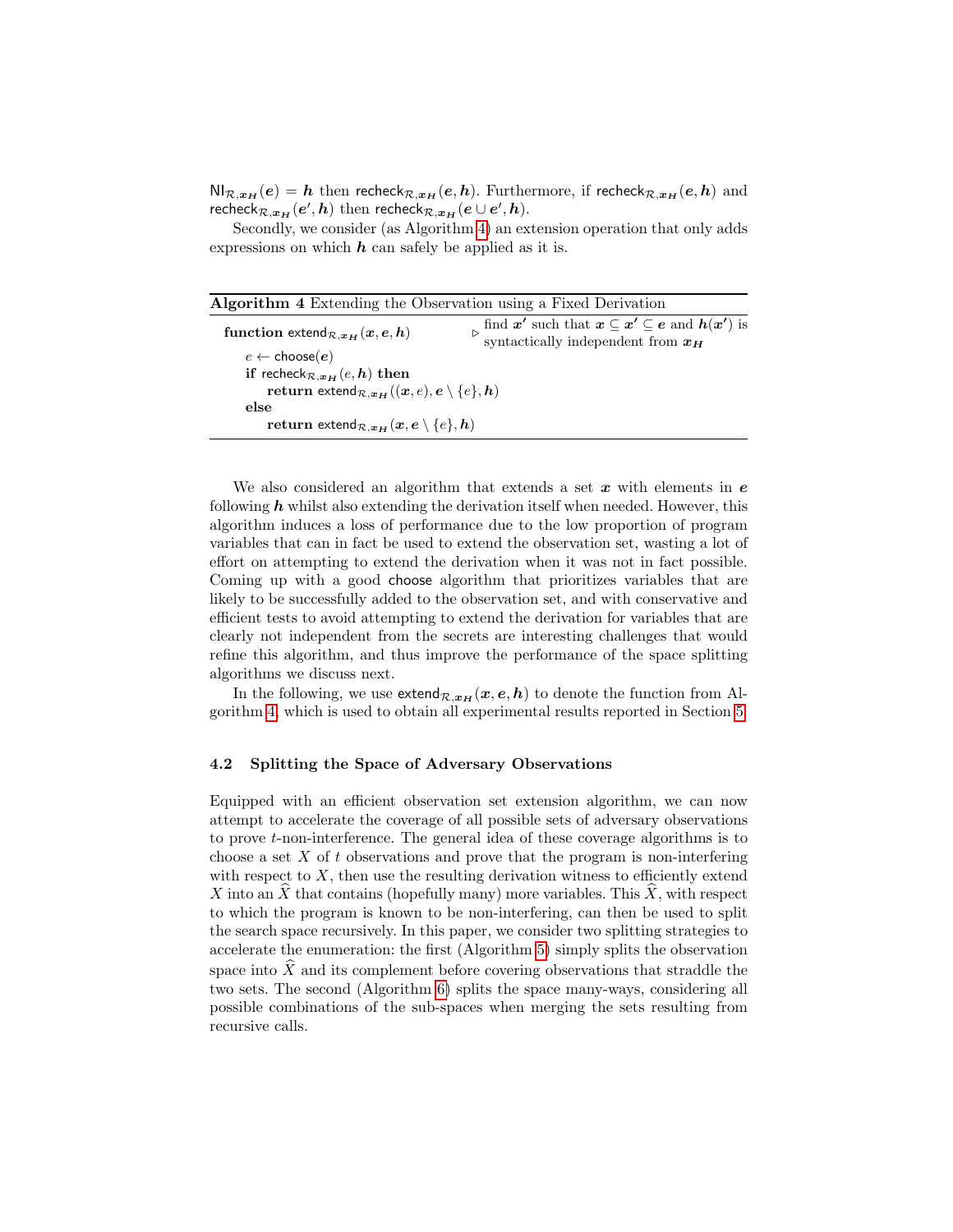**Pairwise Space-Splitting.** Our first algorithm (Algorithm [5\)](#page-17-0) uses its initial tuple  $X$  to split the space into two disjoint sets of observations, recursively descending into the one that does not supersede X and calling itself recursively to merge the two sets once they are processed separately.

Algorithm 5 Pairwise Space-Splitting

<span id="page-17-0"></span>1: function check $\pi_{x,H}(x, d, e)$   $\triangleright$  every  $x, y$  with  $y \in \mathcal{P}_{\leq d}(e)$  is independent of  $x_H$ 2: if  $d \leq |E|$  then 3:  $y \leftarrow \textsf{choose}(\mathcal{P}_{\le d}(e))$ 4:  $h_{x,y} \leftarrow \mathsf{NI}_{\mathcal{R},x_H}((x,y)) \Rightarrow \text{if } \mathsf{NI}_{\mathcal{R},x_H} \text{ fails, raise error } \mathsf{CannotProve } (x,y)$ 5:  $\hat{y} \leftarrow \text{extend}_{\mathcal{R},x_{H}} (y, e \setminus y, h_{x,y})$   $\triangleright$  if  $h_{x,y} = \top$ , use  $\hat{y} = y$  <br>6: check<sub>R,*x*,*x*</sub>,*(x, d, e*  $\setminus \hat{y}$ ) 6: check  $\mathcal{R}, \mathcal{X}_H$   $(x, d, e \setminus \hat{y})$ <br>7: for  $0 < i < d$  do for  $0 < i < d$  do 8: for  $u \in \mathcal{P}_{\leq i}(\widehat{y})$  do<br>9: check  $\mathcal{R}_{\leq x}$   $u(x, u)$ check $\mathcal{R},\mathcal{X}_{H}$   $((\boldsymbol{x},\boldsymbol{u}), d - i,\boldsymbol{e} \setminus \widehat{\boldsymbol{y}})$ 

<span id="page-17-1"></span>Theorem 2 (Soundness of Pairwise Space-Splitting). Given a set  $\mathcal R$  of random variables, a set  $x_H$  of secret variables, a set of expressions e and an integer  $t > 0$ , if check $_{\mathcal{R},\mathbf{x}_H}(\emptyset,t,e)$  succeeds then every  $\mathbf{x} \in \mathcal{P}_{\leq t}(e)$  is independent from  $x_H$ .

*Proof.* The proof is by generalizing on  $x$  and  $d$  and by strong induction on  $e$ . If  $|e| < d$ , the theorem is vacuously true, and this base case is eventually reached since  $\hat{y}$  contains at least d elements. Otherwise, by induction hypothesis, the algorithm is sound for every  $e' \subsetneq e$ . After line [5,](#page-17-0) we know that all *t*-tuples of variables in  $\hat{y}$  are independent, jointly with x, from the secrets. By the induc-tion hypothesis, after line [6,](#page-17-0) we know that all t-tuples of variables in  $e \setminus \hat{y}$  are independent, jointly with  $x$ , from the secrets. It remains to prove the property for t-tuples that have some elements in  $\hat{y}$  and some elements in  $e\backslash \hat{y}$ . The nested for loops at lines 7-9 guarantee it using the induction hypothesis. for loops at lines [7-9](#page-17-0) guarantee it using the induction hypothesis.

Worklist-Based Space-Splitting. Our second algorithm (Algorithm [6\)](#page-18-0) splits the space much more finely given an extended safe observation set. The algorithm works with a worklist of pairs  $(d, e)$  (initially called with a single element  $(t, \mathcal{P}_{\leq t}(\text{PVar}(p))))$ . Unless otherwise specified, we lift algorithms seen so far to work with vectors or sets of arguments by applying them element by element. Note in particular, that the for loop at line  $7$  iterates over all vectors of  $n$  integers such that each element  $i_j$  is strictly between 0 and  $d_j$ .

Theorem 3 (Soundness of Worklist-Based Space-Splitting). Given a set R of random variables, a set  $x_H$  of secret variables, a set of expressions e and an integer  $t > 0$ , if check $_{\mathcal{R},\mathbf{x}_H}((t, e))$  succeeds then every  $\mathbf{x} \in \mathcal{P}_{\leq t}(e)$  is independent from  $x_H$ .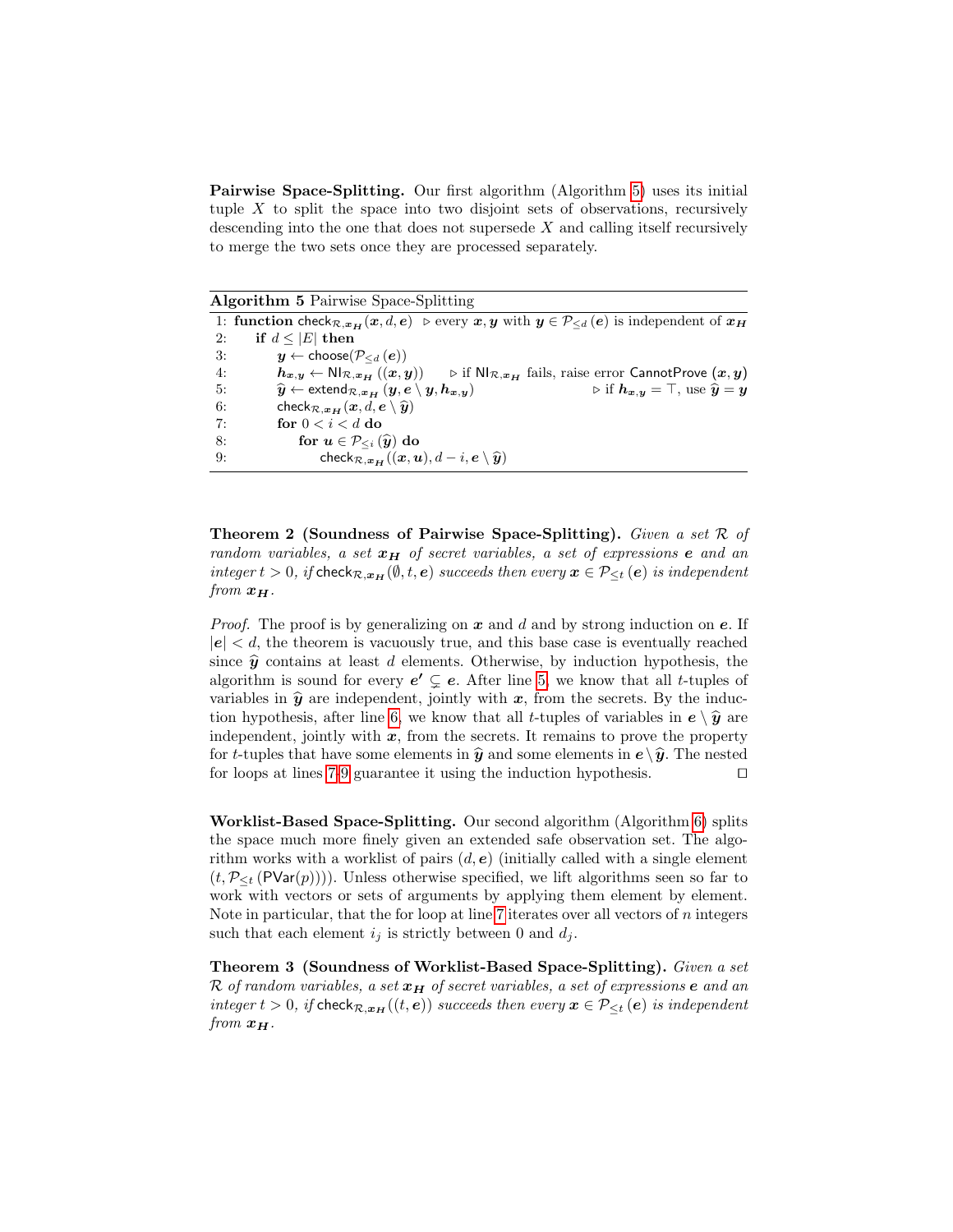Algorithm 6 Worklist-Based Space-Splitting

<span id="page-18-0"></span>

|    | every $\boldsymbol{x} = \bigcup_{0 \leq j < n} \boldsymbol{x}_j$ with $\boldsymbol{x}_j \in \mathcal{P}_{\leq d_j}(e_j)$<br>1: function check $\mathcal{R}_{\mathcal{R},\mathbf{x}_{\mathbf{H}}}((d_j,\mathbf{e}_j)_{0\leq j\leq n})$<br>$\triangleright$<br>is independent from $x_H$ |
|----|----------------------------------------------------------------------------------------------------------------------------------------------------------------------------------------------------------------------------------------------------------------------------------------|
| 2: | if $\forall i, d_i \leq  e_i $ then                                                                                                                                                                                                                                                    |
| 3: | $\boldsymbol{y}_j \leftarrow \textsf{choose}(\mathcal{P}_{\leq d_j}\left(\boldsymbol{e}_j\right))$                                                                                                                                                                                     |
| 4: | $h \leftarrow \mathsf{NI}_{\mathcal{R},x_H}(\bigcup_{0 \leq j \leq n} y_j) \Rightarrow \text{if } \mathsf{NI}_{\mathcal{R},x_H} \text{ fails, raise error } \mathsf{Cannot Prove } (\bigcup y_j)$                                                                                      |
| 5: | $\widehat{\boldsymbol{y_j}} \leftarrow \textsf{extend}_{\mathcal{R}, \boldsymbol{x_H}}(\boldsymbol{y_j}, \boldsymbol{e}_j \setminus \boldsymbol{y_j}, \boldsymbol{h})$                                                                                                                 |
| 6: | check $\mathcal{R}, \mathcal{X}_H$ $((d_j, e_j \setminus \widehat{y_j})_{0 \leq j \leq n})$                                                                                                                                                                                            |
| 7: | for $i: 0 < i_j < d_j$ do                                                                                                                                                                                                                                                              |
| 8: | check $\mathcal{R}_{\mathcal{R},\bm{x}_{H}}(i_i, (\widehat{\bm{y}_i}, d_i - i_j, \bm{e}_i \setminus \widehat{\bm{y}_i}))$                                                                                                                                                              |

Proof. As in the proof of Theorem [2,](#page-17-1) we start by generalizing, and we prove that, for all vector  $(d_j, e_j)$  with  $0 < d_j$  for all j, if check $\mathcal{R}, \mathcal{X}_H((d_j, e_j))$  succeeds, then every  $\bm{x} = \bigcup_{0 \leq j < n} \bm{x}_j$  with  $\bm{x}_j \in \mathcal{P}_{\leq d_j}(e_j)$  is independent from  $\bm{x_H}$ . The proof is again by strong induction on the vectors, using an element-wise lexicographic order (using size order on the  $e$ ) and lifting it to multisets as a bag order. If there exists an index *i* for which  $|e_i| < d_i$ , the theorem is vacuously true. Otherwise, we unroll the algorithm in a manner similar to that in Theorem [2.](#page-17-1) After line [5,](#page-18-0) we know that, for every j, every  $x \in \mathcal{P}_{\leq d_j}(\widehat{y}_j)$  is independent from  $x_H$ . After<br>line 6, by induction hypothesis (for all  $i \neq \emptyset$ ).  $\widehat{x}_i \leq \#g$  since  $\widehat{y}_i$  is of size at line [6,](#page-18-0) by induction hypothesis (for all  $j, \#e_j \setminus \widehat{y_j} < \#e_j$  since  $\widehat{y_j}$  is of size at least  $d_j$ ), we know that this is also the case for every  $\mathbf{x} \in \mathcal{P}_{\leq d_j}(\widehat{y_j})$ . Remains to prove that overy subset of  $g_j$  of size  $d_j$ , that has some elements in  $\widehat{y_j}$  and some prove that every subset of  $e_j$  of size  $d_j$  that has some elements in  $\widehat{y_j}$  and some elements outside of it is also independent from  $x_H$ . This is dealt with by the for loop on lines [7-8,](#page-18-0) which covers all possible combinations to recombine  $y_i$  and its complement, in parallel for all  $j$ .

Comparison. Both algorithms lead to significant improvements in the verification time compared to the naive method which enumerates all t-tuples of observations for a given implementation. Further, our divide-and-conquer strategies make feasible the verification of some masked programs on which enumeration is simply unfeasible. To illustrate both these improvements and the differences between our algorithms, we apply the three methods to the S-box of [\[13\]](#page-25-3) (Algorithm 4) protected at various orders. Table [1](#page-19-1) shows the results, where column  $# tuples$ contains the total number of tuples of program points to be considered, column  $# sets$  contains the number of sets used by the splitting algorithms and the time column shows the verification times when run on a headless VM with a dual core[9](#page-18-1) 64-bit processor clocked at 2GHz.

As can be seen, the worklist-based method is generally the most efficient one. In the following, and in particular in Section [5,](#page-19-0) we use the check function from Algorithm [6.](#page-18-0)

Discussion. Note that in both Algorithms [5](#page-17-0) and [6,](#page-18-0) the worst execution time occurs when the call to extend does not in fact increase the size of the observation

<span id="page-18-1"></span><sup>9</sup> Only one core is used in the computation.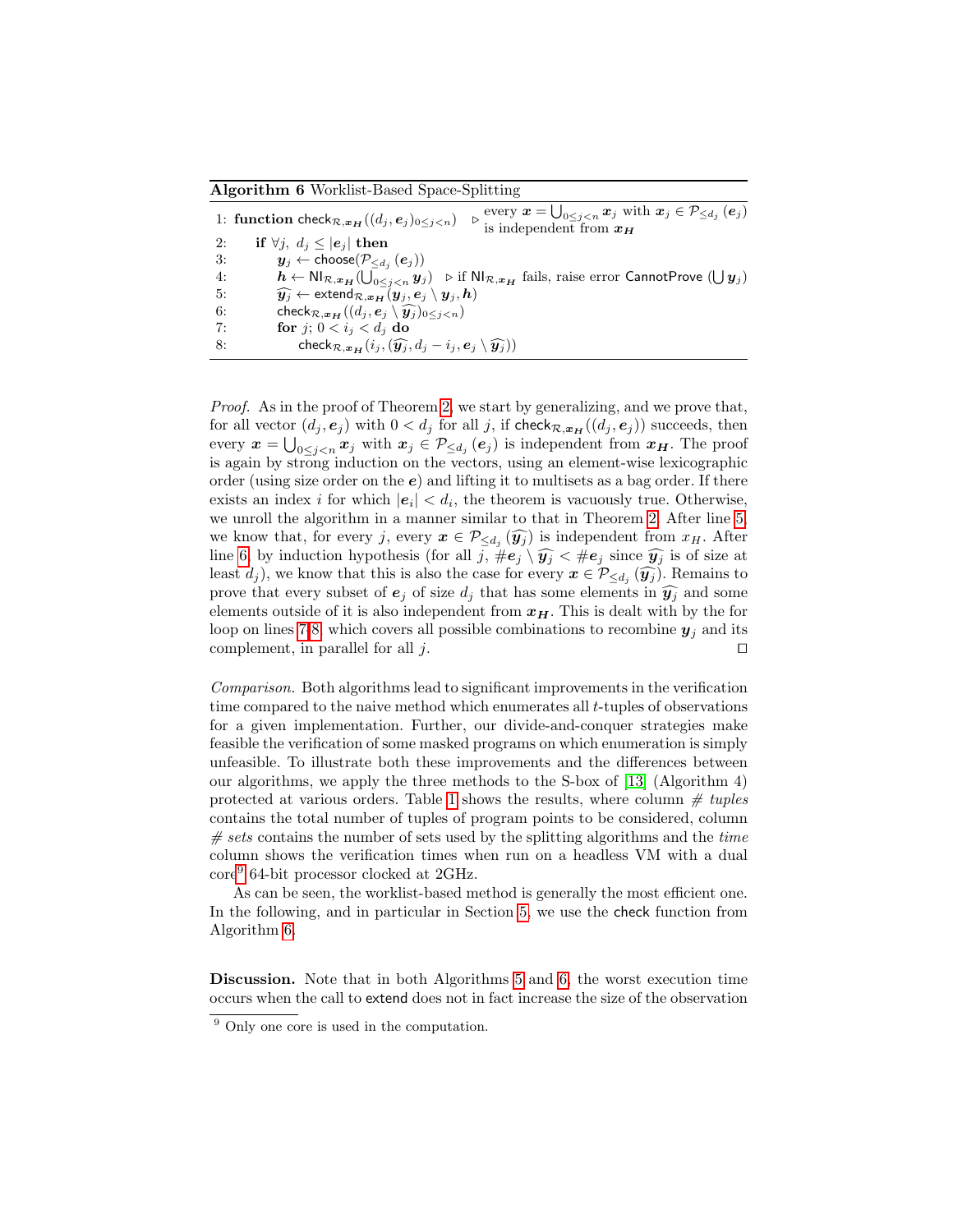| Method        | $#$ tuples           | Security            | Complexity |             |  |  |  |
|---------------|----------------------|---------------------|------------|-------------|--|--|--|
|               |                      |                     | $#$ sets   | time        |  |  |  |
|               |                      | First-Order Masking |            |             |  |  |  |
| naive         | 63                   |                     | 63         | 0.001s      |  |  |  |
| pair          | 63                   |                     | 17         | 0.001s      |  |  |  |
| $_{\rm list}$ | 63                   |                     | 17         | 0.001s      |  |  |  |
|               | Second-Order Masking |                     |            |             |  |  |  |
| naive         | 12,561               |                     | 12,561     | 0.180s      |  |  |  |
| pair          | 12,561               |                     | 851        | 0.046s      |  |  |  |
| $_{\rm list}$ | 12,561               |                     | 619        | 0.029s      |  |  |  |
|               |                      | Third-Order Masking |            |             |  |  |  |
| naive         | 4,499,950            |                     | 4,499,950  | 140.642s    |  |  |  |
| pair          | 4,499,950            |                     | 68,492     | 9.923s      |  |  |  |
| $_{\rm list}$ | 4,499,950            |                     | 33,075     | 3.894s      |  |  |  |
|               | Fourth-Order Masking |                     |            |             |  |  |  |
| naive         | 2,277,036,685        |                     |            | unpractical |  |  |  |
| pair          | 2,277,036,685        |                     | 8,852,144  | 2959.770s   |  |  |  |
| list          | 2,277,036,685        |                     | 3,343,587  | 879.235s    |  |  |  |

<span id="page-19-1"></span>Table 1. Comparison of Algorithms [5](#page-17-0) and [6](#page-18-0) with naive enumeration and with each other.

set under study. In the unlikely event where this occurs in all recursive calls, both algorithms degrade into an exhaustive enumeration of all tuples, which is no worse than the naive implementation.

However, this observation makes it clear that it is important for the extend function to extend observation sets as much as possible. It could be interesting, and would definitely be valuable, to find a good balance between the complexity and precision of the extend function.

## <span id="page-19-0"></span>5 Experiments

In this section, we aim to show on concrete examples the efficiency of the methods we considered so far. This evaluation is performed using a prototype implementation of our algorithms that uses the EasyCrypt [\[6\]](#page-24-1) tool's internal representations of programs and expressions, and relying on some of its low-level tactics for substitution and conversion. As such, the prototype is not designed for performance, but rather for trust, and the time measurements given below could certainly be improved. However, the numbers of sets each algorithm considers are fixed by our choice of algorithm, and by the particular choose algorithms we decided to use. We detail and discuss this particular implementation decision at the end of this section.

Our choice of examples mainly focuses on higher-order masking schemes since they are much more promising than the schemes dedicated to small orders. Aside from the masking order itself, the most salient limiting factor for performance is the size of the program considered, which is also (more or less) the number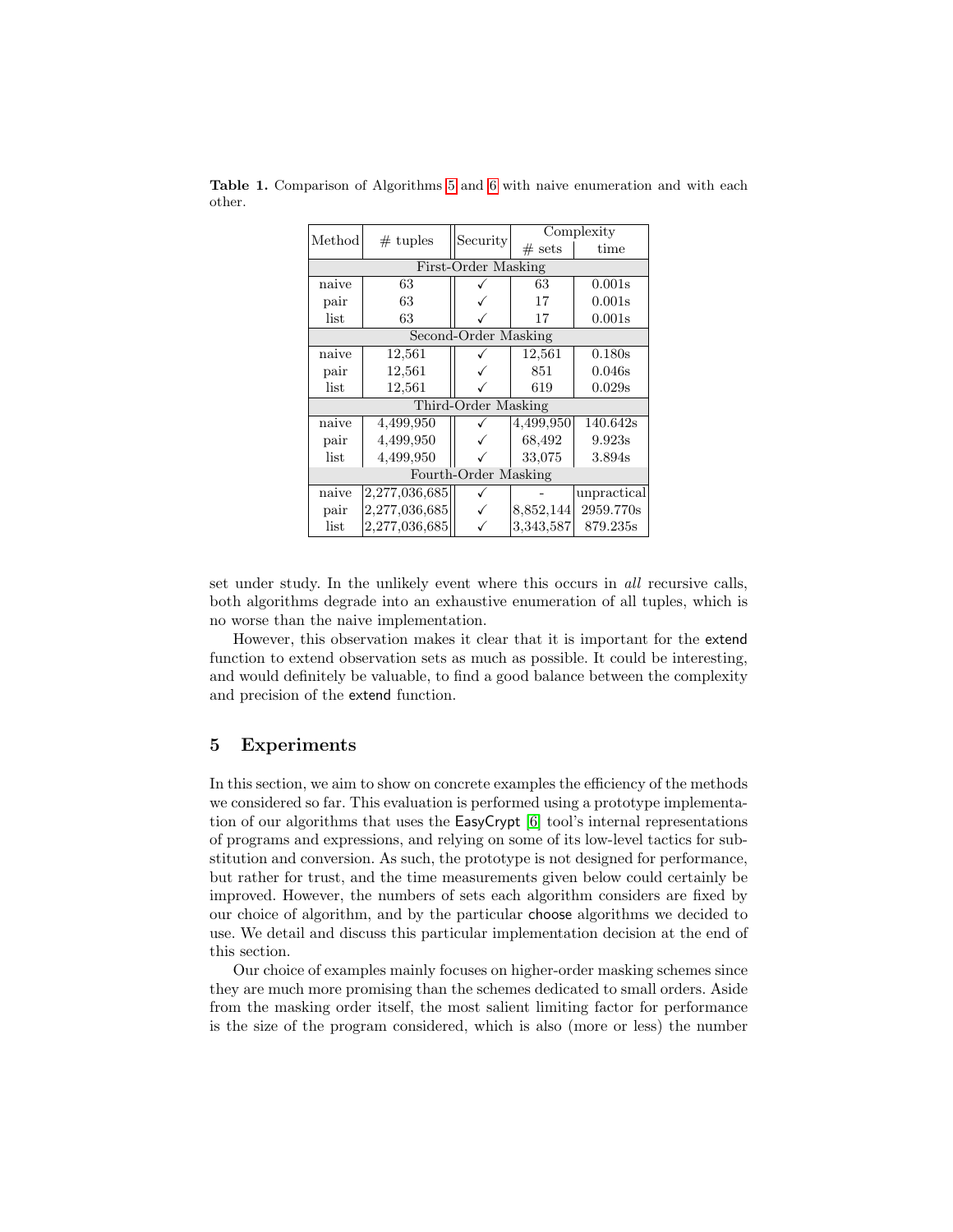of observations that need to be considered. Still, we analyze programs of sizes ranging from simple multiplication algorithms to either round-reduced or full AES, depending on the masking order.

We discuss our practical results depending on the leakage model considered: we first discuss our prototype's performance in the value-based leakage model, then focus on results obtained in the transition-based leakage model.

#### 5.1 Value-based Model

Table [2](#page-21-0) lists the performance of our prototype on multiple examples, presenting the total number of sets of observations to be considered (giving an indication of each problem's relative difficulty), as well as the number of sets used to cover all tuples of observations by our prototype. We also list the verification time, although these could certainly be improved independently of the algorithms themselves. Each of our tests is identified by a reference and a function, with additional information where relevant. The MAC-Keccak example is a simple implementation of Keccak-f on 64-bit words, masked using a variant of Ishai, Sahai and Wagner's transformation [\[21,](#page-25-6)[31\]](#page-26-5) (noting that their SecMult algorithm can be used to securely compute any associative and commutative binary operation that distributes over field addition, including bitwise ANDs).

The two rows without checkmarks correspond to examples on which the tool fails to prove t-non-interference. We now analyze them in more detail.

On Schramm and Paar's table-based implementation of the AES Sbox, supposed to be secure at order 4, our tool finds 98,176 third-order observations that it cannot prove independent from the secrets. The time listed is the time needed to cover all triples, and the first error is found in 0.221s. These errors in fact correspond to four families of observations, which we now describe. Denoting by  $X = \bigoplus_{0 \leq i \leq 4} x_i$  the S-box input and by  $Y = \bigoplus_{0 \leq i \leq 4} y_i$  its output, we can write the four sets of flawed triples as follows:

- 1.  $(x_0, \text{Sbox}(X \oplus x_0 \oplus i) \oplus (Y \oplus y_0), \text{Sbox}(X \oplus x_0 \oplus i) \oplus (Y \oplus y_0)),$  $\forall i, j \in {\sf GF}(2^8), i \neq j$
- 2.  $(y_0, \text{Sbox}(X \oplus x_0 \oplus i) \oplus (Y \oplus y_0), \text{Sbox}(X \oplus x_0 \oplus j) \oplus (Y \oplus y_0)),$  $\forall i, j \in {\sf GF}(2^8), i \neq j$
- 3.  $(x_0, \text{Sbox}(X \oplus x_0 \oplus i) \oplus (Y \oplus y_0 \oplus y_4), \text{Sbox}(X \oplus x_0 \oplus j) \oplus (Y \oplus y_0 \oplus y_4)),$  $\forall i, j \in {\sf GF}(2^8), i \neq j$
- 4.  $(x_0, y_0, \text{Sbox}(X \oplus x_0 \oplus i) \oplus (Y \oplus y_0)), \ \forall i \in \textsf{GF}(2^8).$

We recall that  $y_0$  is read as  $y_0 =$  Sbox $(x_0)$ , and prove that all four families of observations in fact correspond to attacks.

The first family corresponds to the attack detailed by Coron, Prouff and Rivain [\[12\]](#page-25-2)). By summing the second and third variables, the attacker obtains Sbox( $X \oplus x_0 \oplus i$ )  $\oplus$  Sbox( $X \oplus x_0 \oplus j$ ). The additional knowledge of  $x_0$  clearly breaks the independence from  $X$ . To recover secrets from a second set's triple of observations, the attacker can sum the second and third variables to obtain  $X \oplus x_0$ , from which he can learn  $Y \oplus y_0$  (by combining it with the second variable)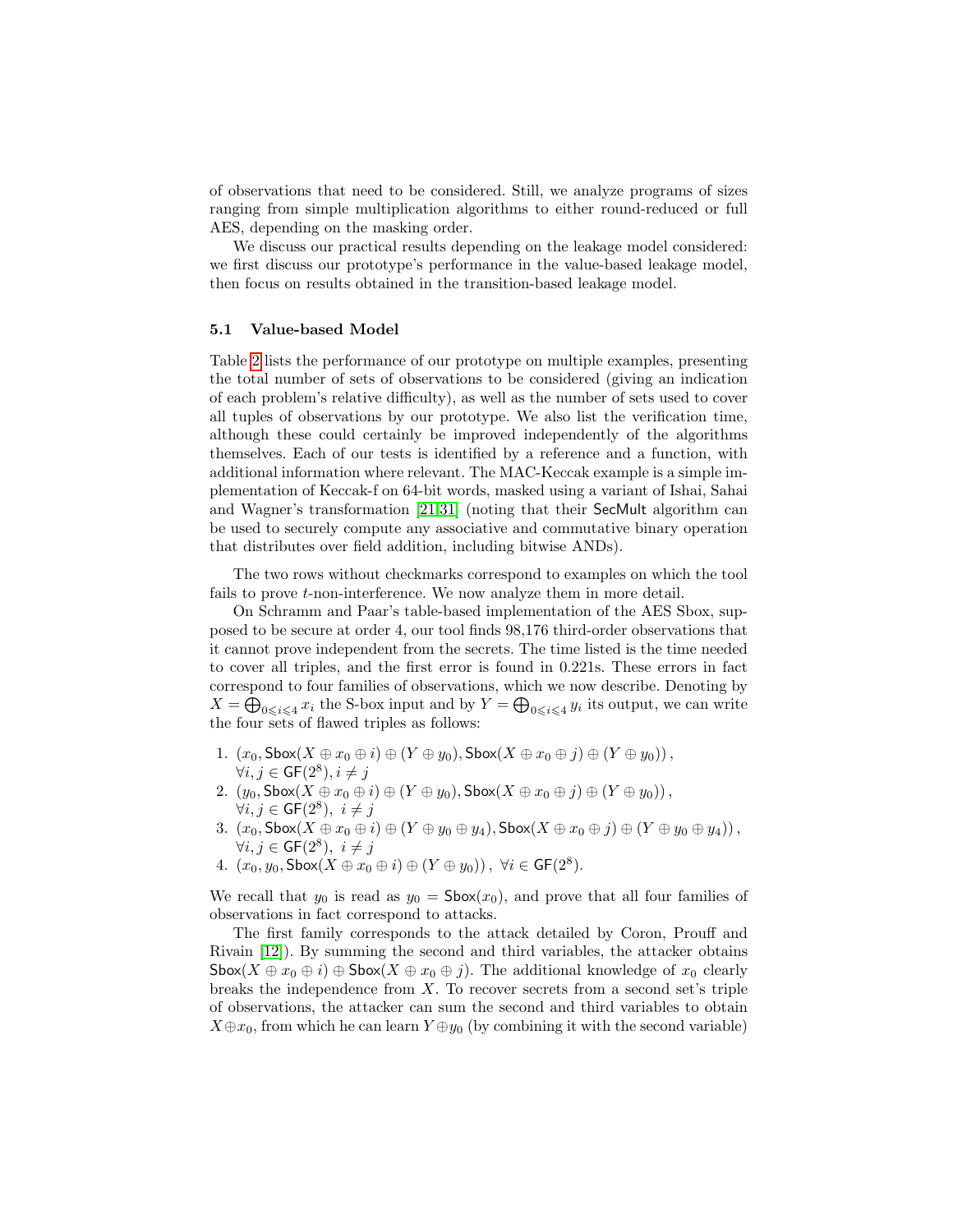<span id="page-21-0"></span>Table 2. Verification of state-of-the-art higher-order masking schemes with  $\#$  tuples the number t-uples of the algorithm at order  $t, \#$  sets the number of sets built by our prototype and time the verification time in seconds

| Reference                        |                                  | $#$ tuples           | Result                             | Complexity     |                  |  |  |
|----------------------------------|----------------------------------|----------------------|------------------------------------|----------------|------------------|--|--|
|                                  | Target                           |                      |                                    | # sets         | $\vert$ time (s) |  |  |
|                                  |                                  | First-Order Masking  |                                    |                |                  |  |  |
| CHES10 [31]                      | multiplication                   | 13                   | secure $\checkmark$                | $\overline{7}$ | $\varepsilon$    |  |  |
| FSE13 [13]                       | Show (4)                         | 63                   | secure $\checkmark$                | 17             | $\varepsilon$    |  |  |
| FSE13 [13]                       | full AES $(4)$                   | 17,206               | secure $\checkmark$                | 3,342          | 128              |  |  |
| MAC-Keccak                       | full Keccak-f                    | 13,466               | secure $\checkmark$                | 5,421          | 405              |  |  |
|                                  |                                  | Second-Order Masking |                                    |                |                  |  |  |
| RSA06 [33]                       | <b>Sbox</b>                      | 1,188,111            | secure $\checkmark$                | 4,104          | 1.649            |  |  |
| <b>CHES10 [31]</b>               | multiplication                   | 435                  | secure $\checkmark$                | 92             | 0.001            |  |  |
| CHES10 [31]<br><b>Sbox</b>       |                                  | 7,140                | $1^{st}$ -order flaws<br>(2)       | 866            | 0.045            |  |  |
| CHES10 [31]                      | key schedule $[13]$              | 23,041,866           | secure $\checkmark$                | 771,263        | 340,745          |  |  |
| FSE13 [13]                       | AES 2 rounds $(4)$<br>25,429,146 |                      | secure $\checkmark$                | 511,865        | 1,295            |  |  |
| FSE13 [13]<br>AES 4 rounds $(4)$ |                                  | 109,571,806          | secure $\checkmark$                | 2,317,593      | 40,169           |  |  |
|                                  |                                  | Third-Order Masking  |                                    |                |                  |  |  |
| CHES10 [31]                      | multiplication                   | 24,804               | secure $\checkmark$                | 1,410          | 0.033            |  |  |
| FSE13 [13]                       | $\text{Sbox}(4)$                 | 4,499,950            | secure $\checkmark$                | 33,075         | 3.894            |  |  |
| FSE13 [13]                       | $\text{Sbox}(5)$                 | 4,499,950            | secure $\checkmark$                | 39,613         | 5.036            |  |  |
|                                  | Fourth-Order Masking             |                      |                                    |                |                  |  |  |
| RSA06 [33]                       | <b>Sbox</b>                      | 4,874,429,560        | $3^{rd}$ -order flaws<br>(98, 176) | 35,895,437     | 22,119           |  |  |
| CHES10 [31]                      | multiplication                   | 2,024,785            | secure $\checkmark$                | 33,322         | 1.138            |  |  |
| FSE13 [13]<br>Show (4)           |                                  | 2, 277, 036, 685     | secure $\checkmark$                | 3,343,587      | 879              |  |  |
| Fifth-Order Masking              |                                  |                      |                                    |                |                  |  |  |
| CHES10 [31]                      | multiplication                   | 216,071,394          | secure $\checkmark$                | 856,147        | 45               |  |  |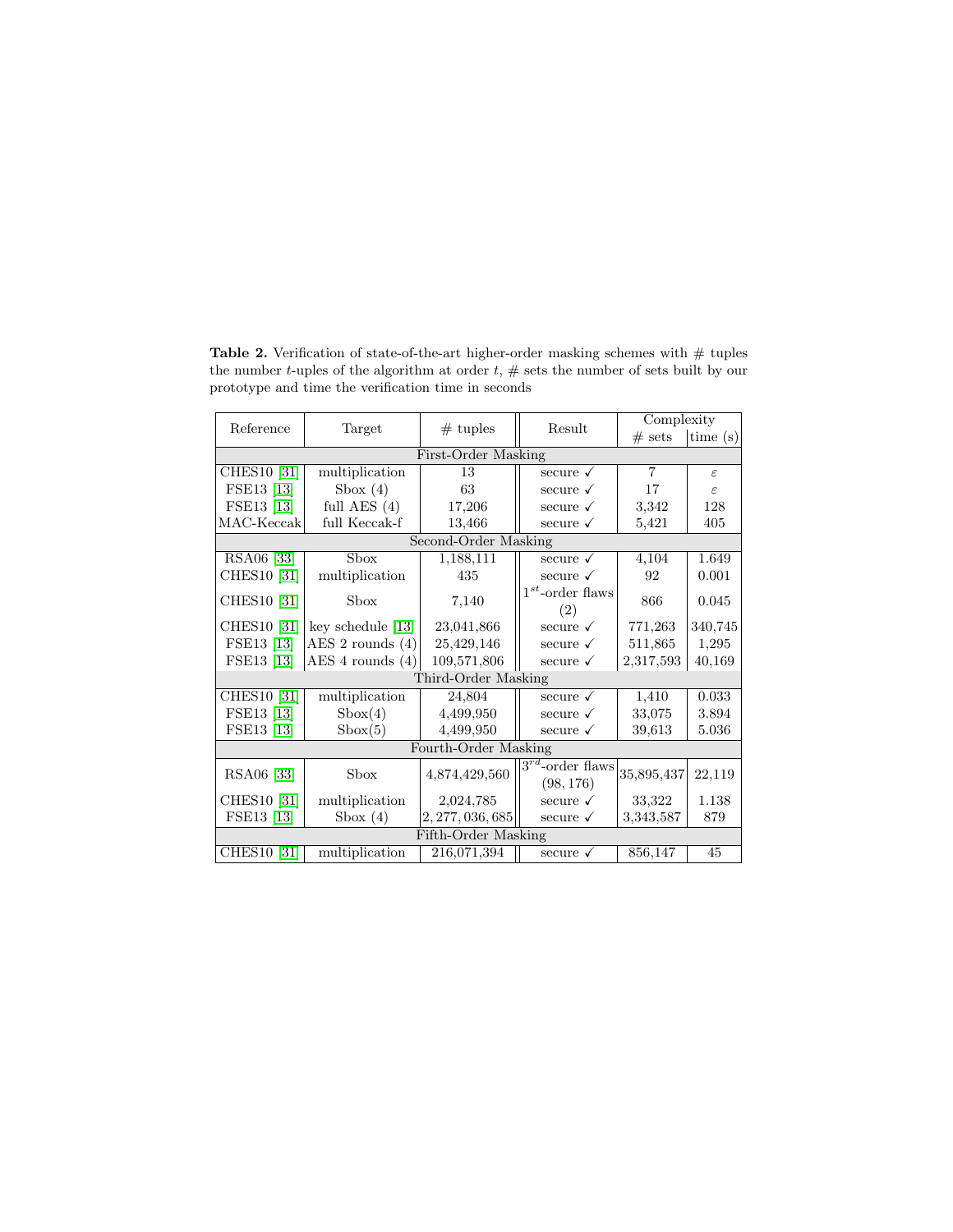and then  $Y$  (by combining it with the first one). The third family is a variant of the first: the S-box masks can be removed in both cases. Finally, when observing three variables in the fourth family of observations, the knowledge of both  $x_0$ and  $y_0$  unmasks the third observed variable, making it dependent on X.

Our tool also finds two suspicious adversary observations on the S-box algorithm proposed by Rivain and Prouff [\[31\]](#page-26-5), that in fact correspond to the two flaws revealed in [\[13\]](#page-25-3). However, by the soundness of our algorithm, and since our implementation only reports these two flaws, we now know that these are the only two observations that reveal any information on the secrets. We consider several corrected versions of this S-box algorithm, listed in Table [3.](#page-22-0) Some of these fixes focused on using a more secure mask refreshing function (borrowed from [\[14\]](#page-25-7)) or refreshing all modified variables that are reused later on (as suggested by [\[30\]](#page-26-6)). Others make use of specialized versions of the multiplication algorithm [\[13\]](#page-25-3) that allow the masked program to retain its performance whilst gaining in security.

<span id="page-22-0"></span>Reference S-box  $\#$  tuples Result Complexity  $# sets | time$ Second-Order Masking RP-CHES10 [\[31\]](#page-26-5) initially proposed  $\begin{bmatrix} 7,140 \end{bmatrix}$  $1^{st}$ -order flaws  $(2)$  840  $(0.070s)$ RP-CHES10 [\[31\]](#page-26-5) different refreshMasks  $|7,875|$  secure  $\checkmark$  949 0.164s RP-CHES10 [\[31\]](#page-26-5) more refreshMasks  $8,646$  secure  $\checkmark$  902 [0.180s CPRR-FSE13 [\[13\]](#page-25-3) use of  $x \cdot q(x)$  (Algo 4) 12,561  $\vert$  secure  $\checkmark$  619 0.073s CPRR-FSE13 [\[13\]](#page-25-3) use of tables (Algo 5) | 12,561 || secure  $\checkmark$  | 955 | 0.196s

Table 3. Fixing RP-CHES10 [\[31\]](#page-26-5) at the second order

Although it is important to note that the algorithms appear to be "precise enough" in practice, Table [2](#page-21-0) also reveals that program size is not in fact the only source of complexity. Indeed, proving the full key schedule at order 2 only involves around 23 million pairs of observations, compared to the 109 million that need to be considered to prove the security of 4 rounds of AES at the same order; yet the latter takes less than an hour to complete compared to 4 days for the full ten rounds of key schedule. We suspect that this is due to the shapes of the two programs' dependency graphs, with each variable in the key schedule depending on a large proportion of the program's input variables, whereas the dependencies in full AES are sparser. Although properties of composition would allow us to consider large programs masked at much higher orders, we leave these investigations to further works.

Another important factor in the performance of our algorithm is the instantiation of the various choice functions. We describe them here for the sake of reproducibility. In Algorithms [1](#page-13-0) and [2,](#page-14-1) when choosing a triple  $(e', e, r)$  to use with rule (OPT), our prototype first chooses  $r$  as the first (leftmost-first depthfirst) random variable that fulfills the required conditions, then chooses  $e$  as the largest superterm of r that fulfills the required conditions (this fixes  $e'$ ). When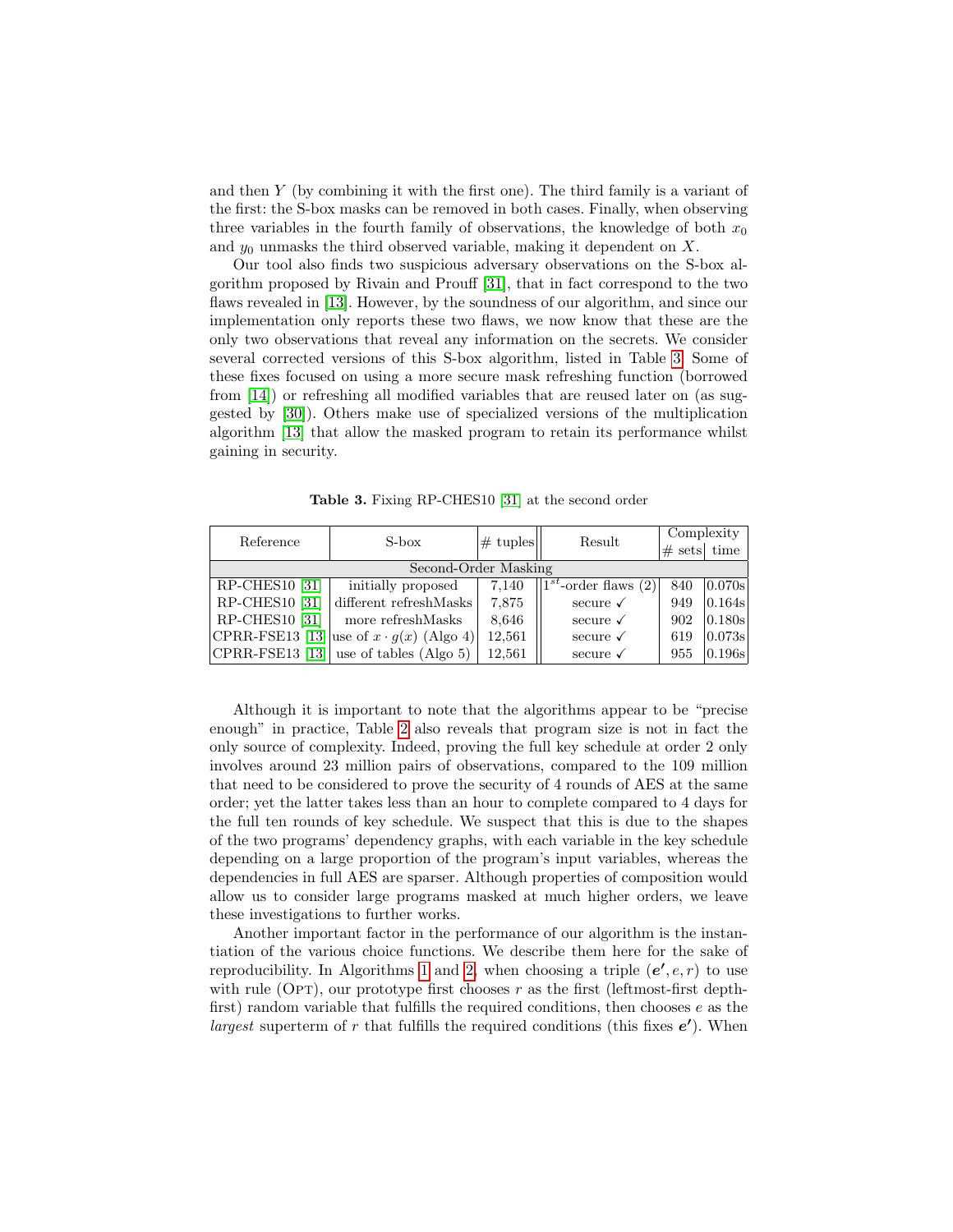choosing an expression to observe (in Algorithms [5](#page-17-0) and [6\)](#page-18-0) or to extend a set of observation with (in Algorithm [4\)](#page-16-0), we choose first the expression that has the highest number of dependencies on random or input variables. These decisions certainly may have a significant effect on our algorithm's performance, and investigating these effects more deeply may help gather some insight on the core problems related to masking. We leave this a future work.

#### 5.2 Transition-based Model

The value-based leakage model may not always be the best fit to capture the behaviour of hardware and software. In particular, when considering software implementations, it is possible that writing a value into a register leaks both its new and old contents. To illustrate the adaptability of our algorithms, we first run some simple tests. We then illustrate another potential application of our tool, whereby masked implementations that make use of  $t+1$  masks per variable can be proved secure in the transitions model at orders much higher than the generic  $t/2$ , simply by reordering instructions and reallocating registers.

Table 4. Multiplication in the transition-based leakage model

<span id="page-23-0"></span>

| Reference        | Multiplication                                   |                                         |                                                     | $\#$ tuples Security $\begin{array}{c} \begin{array}{c} \begin{array}{c} \text{Complexity} \\ \text{# sets} \end{array} \end{array} \end{array}$ |  |
|------------------|--------------------------------------------------|-----------------------------------------|-----------------------------------------------------|--------------------------------------------------------------------------------------------------------------------------------------------------|--|
|                  |                                                  |                                         |                                                     |                                                                                                                                                  |  |
| RP-CHES10 [31]   | initial scheme for order 4                       | 3,570                                   | $\vert \vert$ order 2   161 $\vert 0.008$ s $\vert$ |                                                                                                                                                  |  |
|                  | RP-CHES10 [31] with some instructions reordering | 98,770                                  | order $3$   $3,488$   $0.179$ s                     |                                                                                                                                                  |  |
| $RP-CHES10$ [31] | using more registers                             | $ 2,024,785 $ order 4   17,319   1.235s |                                                     |                                                                                                                                                  |  |

Table [4](#page-23-0) describes the result of our experiments. Our first (naive) implementation is only secure at the second order in the transition-based leakage model and uses 21 local registers (the number of registers needed for this and other implementations to be secure could also be reduced further by zeroing out registers between independent uses). Our first improved implementation achieves security at order 3 in the transition-based leakage model with only 6 local registers. Trying to provide the best possible security in this model, we also find a third implementation that achieves security at order 4. This last implementation is in fact the original implementation with additional registers. Note however, that in spite of its maximal security order, this last implementation still reuses registers (in fact, most are used at least twice).

The main point of these experiments is to show that the techniques and tools we developed are helpful in building and verifying implementations in other models. Concretely, our tools give countermeasure designers the chance to easily check the security of their implementation in one or the other leakage model, and identify problematic observations that would prevent the countermeasure from operating properly against higher-order adversaries.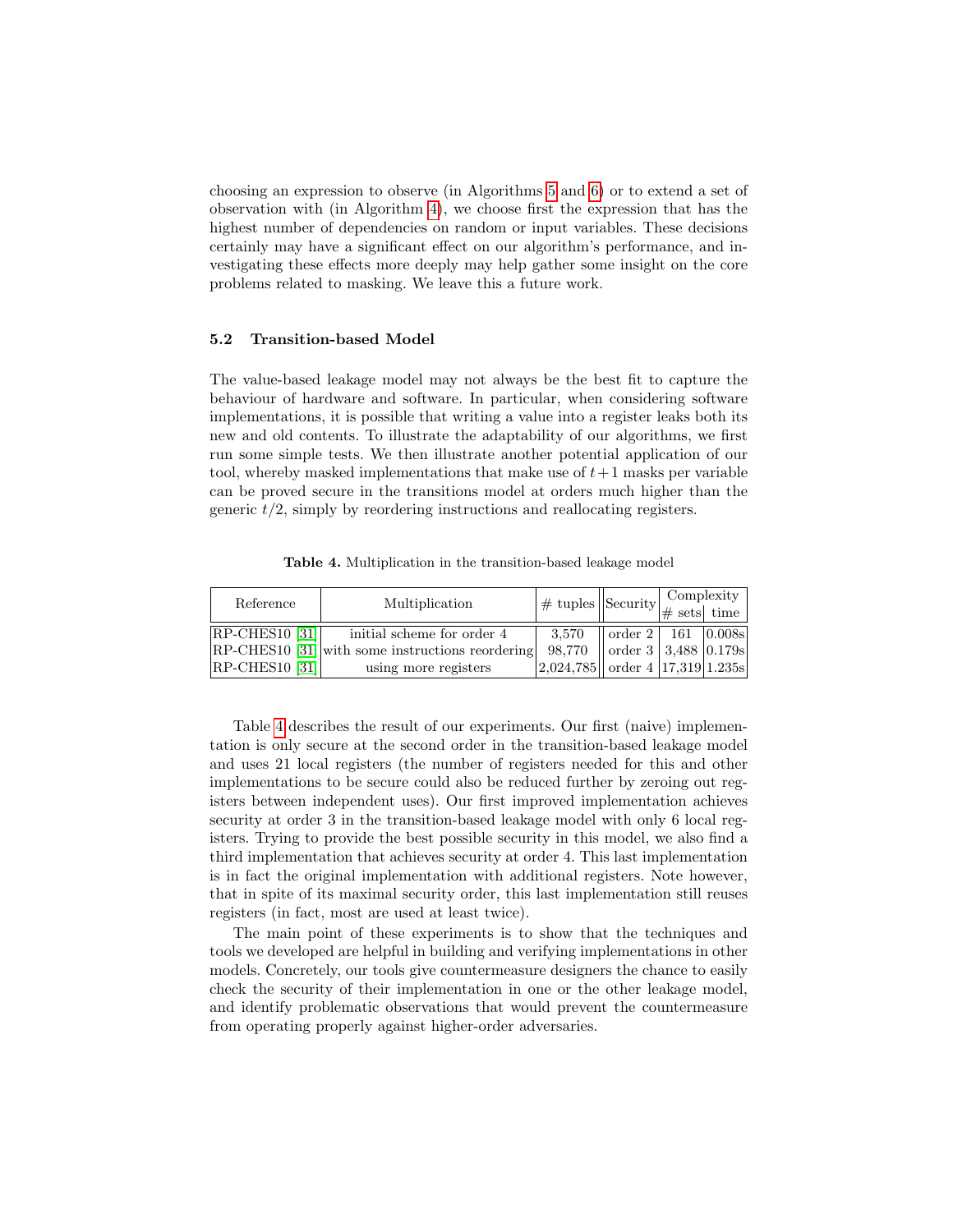## 6 Conclusion

This paper initiates the study of relational verification techniques for checking the security of masked implementations against t-order DPA attacks. Beyond demonstrating the feasibility of this approach for masking orders higher than 2, our work opens a number of interesting perspectives on automated DPA tools.

The most immediate direction for further work is to exhibit and prove compositional properties in order to achieve the verification of larger masked programs at higher orders.

Another promising direction is to automatically synthesize efficient and secure implementations by search-based optimization. Specifically, we envision a 2-step approach where one first uses an unoptimized but provably secure compiler to transform a program  $p$  into a program  $\bar{p}_t$  that is t-non-interfering, and then applies relational synthesis methods, in the spirit of [\[4\]](#page-24-5), to derive a more efficient program  $p'$  that is observationally equivalent to  $\overline{p}_t$  and equally secure the latter property being verified using pRHL.

Acknowledgments. We thank F.-X. Standaert and V. Grosso for giving us access to their examples and code generation tools, and H. Eldib and C. Wang for letting us make use of their code samples for comparison purposes. This research is partially funded by Spanish projects TIN2009-14599 DESAFIOS 10 and TIN2012-39391-C04-01 StrongSoft, Madrid Regional project S2009TIC-1465 PROMETIDOS, ANR project ANR-14-CE28-0015 BRUTUS and ANR project ANR-10-SEGI-015 PRINCE.

# References

- <span id="page-24-4"></span>1. J. Akinyele, G. Barthe, B. Grégoire, B. Schmidt, and P.-Y. Strub. Certified synthesis of efficient batch verifiers. In 27th IEEE Computer Security Foundations Symposium, CSF 2014. IEEE Computer Society, 2014. To appear.
- <span id="page-24-0"></span>2. J. Balasch, B. Gierlichs, V. Grosso, O. Reparaz, and F.-X. Standaert. On the cost of lazy engineering for masked software implementations. Cryptology ePrint Archive, Report 2014/413, 2014. <http://eprint.iacr.org/2014/413>.
- <span id="page-24-2"></span>3. G. Barthe, S. Belaïd, F. Dupressoir, P.-A. Fouque, B. Grégoire, and P.-Y. Strub. Verified proofs of higher-order masking. Cryptology ePrint Archive, Report 2015/060, 2015. <http://eprint.iacr.org/>.
- <span id="page-24-5"></span>4. G. Barthe, J. M. Crespo, S. Gulwani, C. Kunz, and M. Marron. From relational verification to SIMD loop synthesis. In A. Nicolau, X. Shen, S. P. Amarasinghe, and R. W. Vuduc, editors, Principles and Practice of Parallel Programming (PPoPP), pages 123–134. ACM, 2013.
- <span id="page-24-3"></span>5. G. Barthe, M. Daubignard, B. M. Kapron, Y. Lakhnech, and V. Laporte. On the equality of probabilistic terms. In E. M. Clarke and A. Voronkov, editors, Logic for Programming, Artificial Intelligence, and Reasoning (LPAR), volume 6355 of Lecture Notes in Computer Science, pages 46–63. Springer-Verlag, 2010.
- <span id="page-24-1"></span>6. G. Barthe, F. Dupressoir, B. Grégoire, C. Kunz, B. Schmidt, and P. Strub. Easy-Crypt: A tutorial. In Foundations of Security Analysis and Design VII - FOSAD 2012/2013 Tutorial Lectures, pages 146–166, 2013.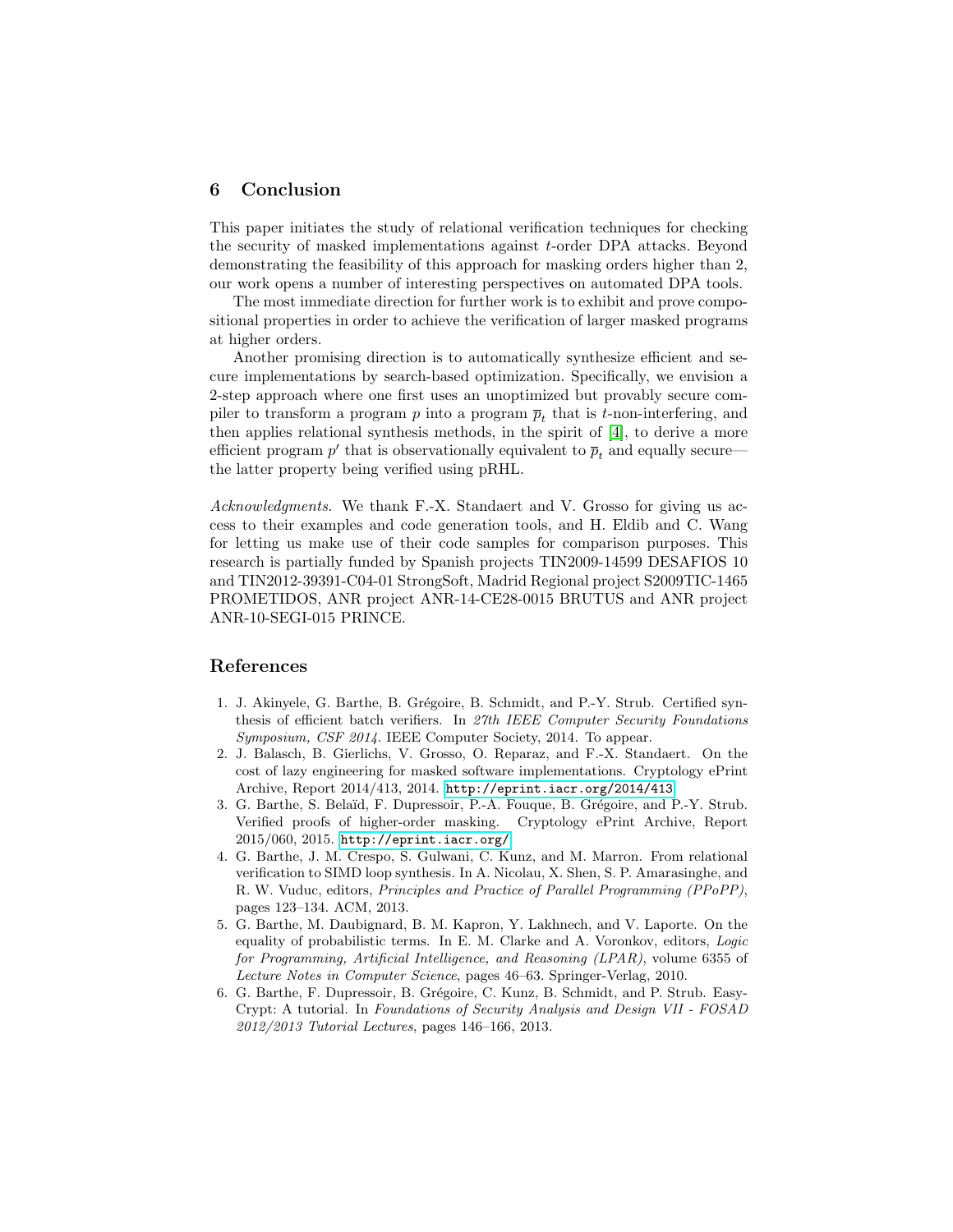- <span id="page-25-14"></span>7. G. Barthe, B. Grégoire, S. Heraud, and S. Zanella Béguelin. Computer-aided security proofs for the working cryptographer. In P. Rogaway, editor, CRYPTO 2011, volume 6841 of LNCS, pages 71–90. Springer, Aug. 2011.
- <span id="page-25-13"></span>8. G. Barthe, B. Grégoire, and S. Zanella-Béguelin. Formal certification of code-based cryptographic proofs. In 36th ACM SIGPLAN-SIGACT Symposium on Principles of Programming Languages, POPL 2009, pages 90–101. ACM, 2009.
- <span id="page-25-8"></span>9. A. G. Bayrak, F. Regazzoni, D. Novo, and P. Ienne. Sleuth: Automated verification of software power analysis countermeasures. In G. Bertoni and J.-S. Coron, editors, CHES 2013, volume 8086 of LNCS, pages 293–310. Springer, Aug. 2013.
- <span id="page-25-1"></span>10. D. Canright and L. Batina. A very compact "perfectly masked" S-box for AES. In ACNS, pages 446–459, 2008.
- <span id="page-25-4"></span>11. S. Chari, C. S. Jutla, J. R. Rao, and P. Rohatgi. Towards sound approaches to counteract power-analysis attacks. In M. J. Wiener, editor, CRYPTO'99, volume 1666 of LNCS, pages 398–412. Springer, Aug. 1999.
- <span id="page-25-2"></span>12. J.-S. Coron, E. Prouff, and M. Rivain. Side channel cryptanalysis of a higher order masking scheme. In P. Paillier and I. Verbauwhede, editors, CHES 2007, volume 4727 of LNCS, pages 28–44. Springer, Sept. 2007.
- <span id="page-25-3"></span>13. J.-S. Coron, E. Prouff, M. Rivain, and T. Roche. Higher-order side channel security and mask refreshing. In S. Moriai, editor, FSE 2013, volume 8424 of LNCS, pages 410–424. Springer, Mar. 2014.
- <span id="page-25-7"></span>14. A. Duc, S. Dziembowski, and S. Faust. Unifying leakage models: From probing attacks to noisy leakage. In P. Q. Nguyen and E. Oswald, editors, EURO- $CRYPT 2014$ , volume 8441 of *LNCS*, pages 423-440. Springer, May 2014.
- <span id="page-25-10"></span>15. H. Eldib and C. Wang. Synthesis of masking countermeasures against side channel attacks. In A. Biere and R. Bloem, editors, Computer Aided Verification, CAV 2014. Proceedings, volume 8559 of Lecture Notes in Computer Science, pages 114– 130. Springer, 2014.
- <span id="page-25-9"></span>16. H. Eldib, C. Wang, and P. Schaumont. SMT-based verification of software countermeasures against side-channel attacks. In E. Abrahám and K. Havelund, editors, Tools and Algorithms for the Construction and Analysis of Systems, TACAS 2014. Proceedings, volume 8413 of Lecture Notes in Computer Science, pages 62–77. Springer, 2014.
- <span id="page-25-11"></span>17. H. Eldib, C. Wang, M. M. I. Taha, and P. Schaumont. QMS: evaluating the sidechannel resistance of masked software from source code. In The 51st Annual Design Automation Conference 2014, DAC '14, San Francisco, CA, USA, June 1-5, 2014, pages 1–6. ACM, 2014.
- <span id="page-25-5"></span>18. S. Faust, T. Rabin, L. Reyzin, E. Tromer, and V. Vaikuntanathan. Protecting circuits from leakage: the computationally-bounded and noisy cases. In H. Gilbert, editor, EUROCRYPT 2010, volume 6110 of LNCS, pages 135–156. Springer, May 2010.
- <span id="page-25-15"></span>19. M. R. Garey and D. S. Johnson. Computers and Intractability: A Guide to the Theory of NP-Completeness. W. H. Freeman, 1979.
- <span id="page-25-12"></span>20. C. P. Gomes, A. Sabharwal, and B. Selman. Model counting. In A. Biere, M. Heule, H. van Maaren, and T. Walsh, editors, Handbook of Satisfiability, volume 185 of Frontiers in Artificial Intelligence and Applications, pages 633–654. IOS Press, 2009.
- <span id="page-25-6"></span>21. Y. Ishai, A. Sahai, and D. Wagner. Private circuits: Securing hardware against probing attacks. In D. Boneh, editor, CRYPTO 2003, volume 2729 of LNCS, pages 463–481. Springer, Aug. 2003.
- <span id="page-25-0"></span>22. P. C. Kocher, J. Jaffe, and B. Jun. Differential power analysis. In M. J. Wiener, editor, CRYPTO'99, volume 1666 of LNCS, pages 388–397. Springer, Aug. 1999.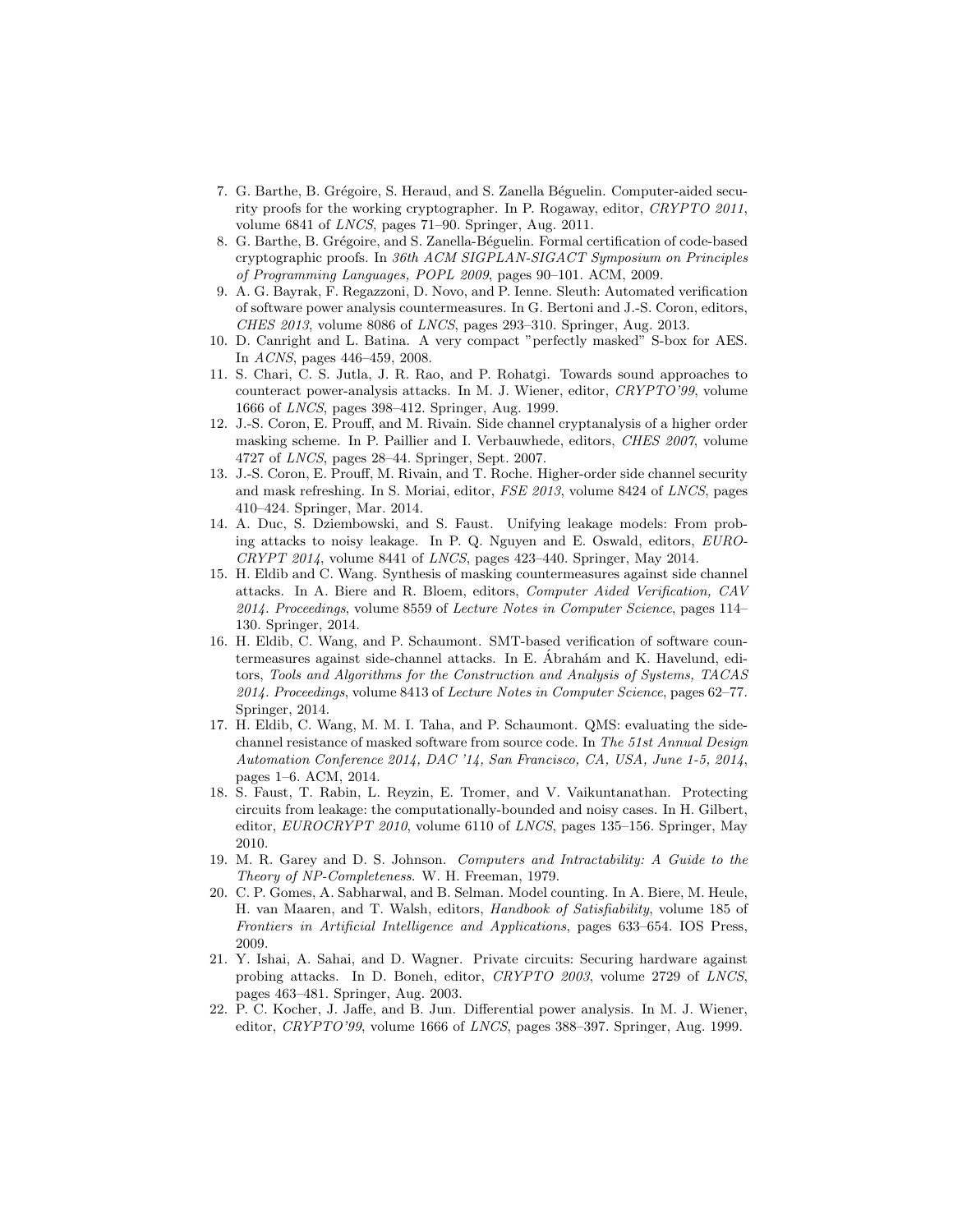- <span id="page-26-8"></span>23. S. Mangard, E. Oswald, and T. Popp. Power analysis attacks - revealing the secrets of smart cards. Springer, 2007.
- <span id="page-26-7"></span>24. S. Micali and L. Reyzin. Physically observable cryptography (extended abstract). In M. Naor, editor, TCC 2004, volume 2951 of LNCS, pages 278–296. Springer, Feb. 2004.
- <span id="page-26-9"></span>25. A. Moss, E. Oswald, D. Page, and M. Tunstall. Compiler assisted masking. In E. Prouff and P. Schaumont, editors, CHES 2012, volume 7428 of LNCS, pages 58–75. Springer, Sept. 2012.
- <span id="page-26-1"></span>26. E. Oswald and S. Mangard. Template attacks on masking - resistance is futile. In M. Abe, editor, CT-RSA 2007, volume 4377 of LNCS, pages 243–256. Springer, Feb. 2007.
- <span id="page-26-3"></span>27. E. Oswald, S. Mangard, N. Pramstaller, and V. Rijmen. A side-channel analysis resistant description of the AES S-box. In H. Gilbert and H. Handschuh, editors, FSE 2005, volume 3557 of LNCS, pages 413–423. Springer, Feb. 2005.
- <span id="page-26-2"></span>28. E. Peeters, F.-X. Standaert, N. Donckers, and J.-J. Quisquater. Improved higherorder side-channel attacks with FPGA experiments. In J. R. Rao and B. Sunar, editors, CHES 2005, volume 3659 of LNCS, pages 309–323. Springer, Aug. / Sept. 2005.
- <span id="page-26-11"></span>29. M. Pettai and P. Laud. Automatic proofs of privacy of secure multi-party computation protocols against active adversaries. Cryptology ePrint Archive, Report 2014/240, 2014. <http://eprint.iacr.org/2014/240>.
- <span id="page-26-6"></span>30. E. Prouff and M. Rivain. Masking against side-channel attacks: A formal security proof. In T. Johansson and P. Q. Nguyen, editors, EUROCRYPT 2013, volume 7881 of LNCS, pages 142–159. Springer, May 2013.
- <span id="page-26-5"></span>31. M. Rivain and E. Prouff. Provably secure higher-order masking of AES. In S. Mangard and F.-X. Standaert, editors, CHES 2010, volume 6225 of LNCS, pages 413– 427. Springer, Aug. 2010.
- <span id="page-26-10"></span>32. A. Sabelfeld and A. C. Myers. Language-based information-flow security. IEEE Journal on Selected Areas in Communications, 21(1):5–19, 2003.
- <span id="page-26-4"></span>33. K. Schramm and C. Paar. Higher order masking of the AES. In D. Pointcheval, editor, CT-RSA 2006, volume 3860 of LNCS, pages 208–225. Springer, Feb. 2006.
- <span id="page-26-0"></span>34. N. Veyrat-Charvillon, B. Gérard, and F.-X. Standaert. Soft analytical side-channel attacks. In P. Sarkar and T. Iwata, editors, ASIACRYPT 2014, Part I, volume 8873 of LNCS, pages 282–296. Springer, Dec. 2014.

## <span id="page-26-12"></span>A Initial Transformations on Programs: An Example

To illustrate our algorithms, we consider the simple masked multiplication algorithm defined in [\[31\]](#page-26-5) and relying on Algorithm [7,](#page-27-0) which is secure against 2-threshold probing adversaries. In practice, the code we consider is in 3-address form, with a single operation per line (operator application or table lookup). For brevity, we use parentheses instead, unless relevant to the discussion. In the rest of this paper, we write Line  $(n).i$  to denote the  $i<sup>th</sup>$  expression computed on line n, using the convention that products are computed immediately before their use. For example, Line [\(5\)](#page-27-0).1 is the expression  $a_0 \odot b_1$ , Line (5).2 is  $r_{0,1} \oplus a_0 \odot b_1$ and Line [\(5\)](#page-27-0).3 is  $a_1 \odot b_0$ .

When given a program whose inputs have been annotated as secret or public, we transform it as described at the end of Section [2.4](#page-9-0) to add some simple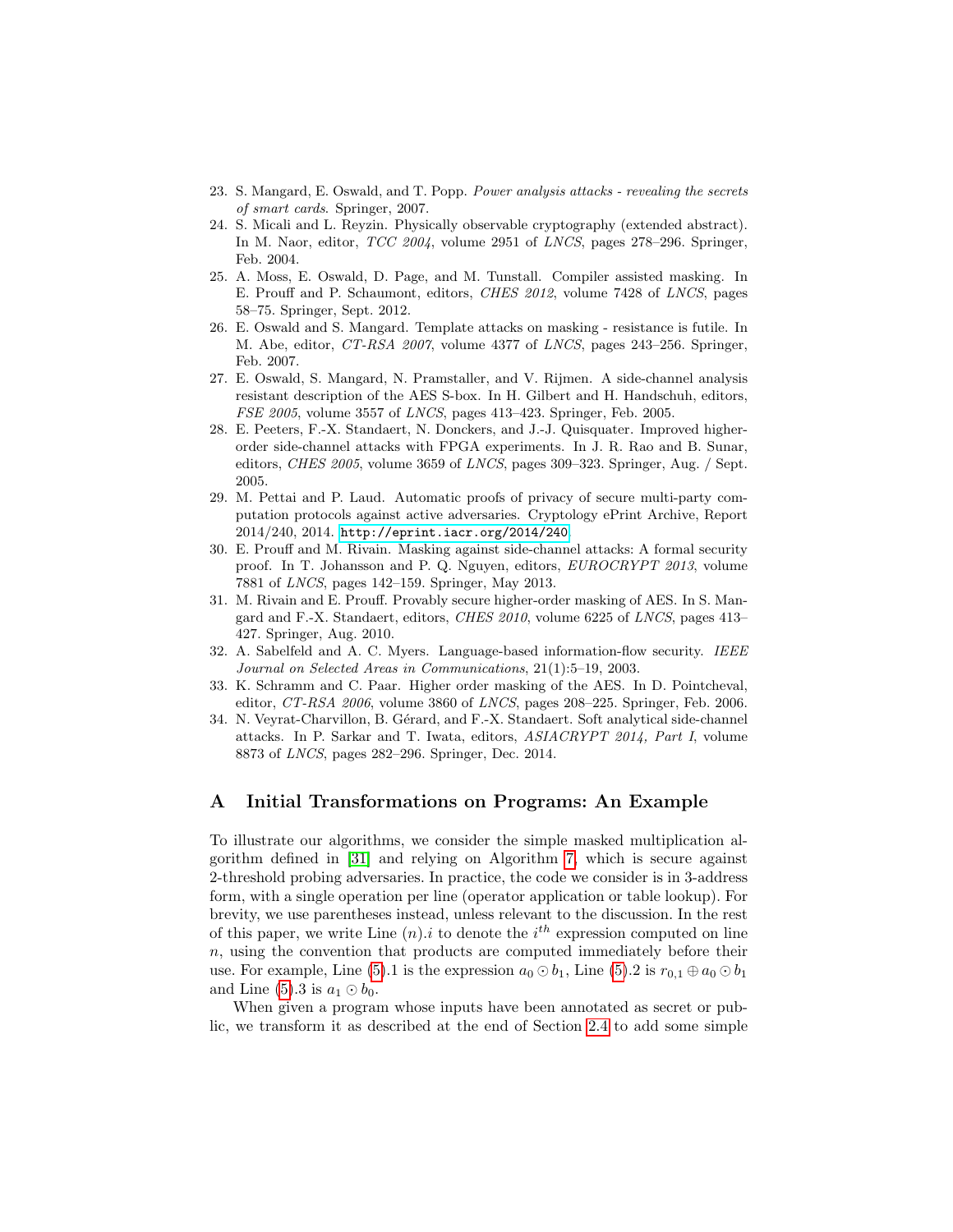Algorithm 7 Secure Multiplication Algorithm  $(t = 2)$  from [\[31\]](#page-26-5)

<span id="page-27-0"></span>**Input:**  $a_0, a_1, a_2$  (resp.  $b_0, b_1, b_2$ ) such that  $a_0 \oplus a_1 \oplus a_2 = a$  (resp.  $b_0 \oplus b_1 \oplus b_2 = b$ ) **Output:**  $c_0, c_1, c_2$  such that  $c_0 \oplus c_1 \oplus c_2 = a \odot b$ 1: **function** SECMULT( $[a_0, a_1, a_2], [b_0, b_1, b_2]$ )<br>2:  $r_{0,1} \stackrel{\$}{\leftarrow}$   $\mathbb{F}_{256}$ 2:  $r_{0,1} \overset{\$}{\leftarrow} \mathbb{F}_{256}$ 3:  $r_{0,2} \stackrel{\$}{\leftarrow} \mathbb{F}_{256}$ 4:  $r_{1,2} \overset{\$}{\leftarrow} \mathbb{F}_{256}$ 5:  $r_{1,0} \leftarrow (r_{0,1} \oplus a_0 \odot b_1) \oplus a_1 \odot b_0$ 6:  $r_{2,0} \leftarrow (r_{0,2} \oplus a_0 \odot b_2) \oplus a_2 \odot b_0$ 7:  $r_{2,1} \leftarrow (r_{1,2} \oplus a_1 \odot b_2) \oplus a_2 \odot b_1$ 8:  $c_0 \leftarrow (a_0 \odot b_0 \oplus r_{0,1}) \oplus r_{0,2}$ 9:  $c_1 \leftarrow (a_1 \odot b_1 \oplus r_{1,0}) \oplus r_{1,2}$ 10:  $c_2 \leftarrow (a_2 \odot b_2 \oplus r_{2,0}) \oplus r_{2,1}$ 11: **return**  $[c_0, c_1, c_2]$ 

initialization code that preshares secrets in a way that is not observable by the adversary, and lets the adversary observe the initial sharing of public inputs. This allows us to model, as part of the program, the assumption that shares of the secret are initially uniformly distributed and that their sum is the secret. The initialization code, as well as the transformed version of Algorithm [7](#page-27-0) where argument  $\alpha$  is marked as secret and  $\delta$  is marked as public, are shown in Algorithm [8.](#page-28-0) We use the square brackets on Line [\(4\)](#page-28-0) of function PreShare to mean that the intermediate results obtained during the computation of the bracketed expression are not observable by the adversary: this is equivalent to the usual assumption that secret inputs and state are shared before the adversary starts performing measurements.

Once the program is in this form, it can be transformed to obtain: i. the set of its random variables;<sup>[10](#page-27-1)</sup> ii. the set of expressions representing all of the possible adversary observations; This final processing step on  $\overline{\text{SecMULT}}$  yields the set of random variables  $\mathcal{R} = \{a_0, a_1, b_0, b_1, r_{0,1}, r_{0,2}, r_{1,2}\}\$ , and the set of expressions shown in Figure [2](#page-28-1) (labelled with their extended line number). Recall that these sets were obtained with a marked as secret and b marked as public.

### A.1 Observable transitions

Figure [3](#page-29-0) presents the observable transitions for Algorithm [7.](#page-27-0) It gives the old value and the new value of the register modified by each program point. This is done using a simple register allocation of Algorithm [7](#page-27-0) (where we use the word "register" loosely, to denote program variables, plus perhaps some additional temporary registers if required) that uses a single temporary register that is never cleared, and stores intermediate computations in the variable where their

<span id="page-27-1"></span> $10$  In practice, since we consider programs in SSA form, it is not possible to assign a non-random value to a variable that was initialized with a random.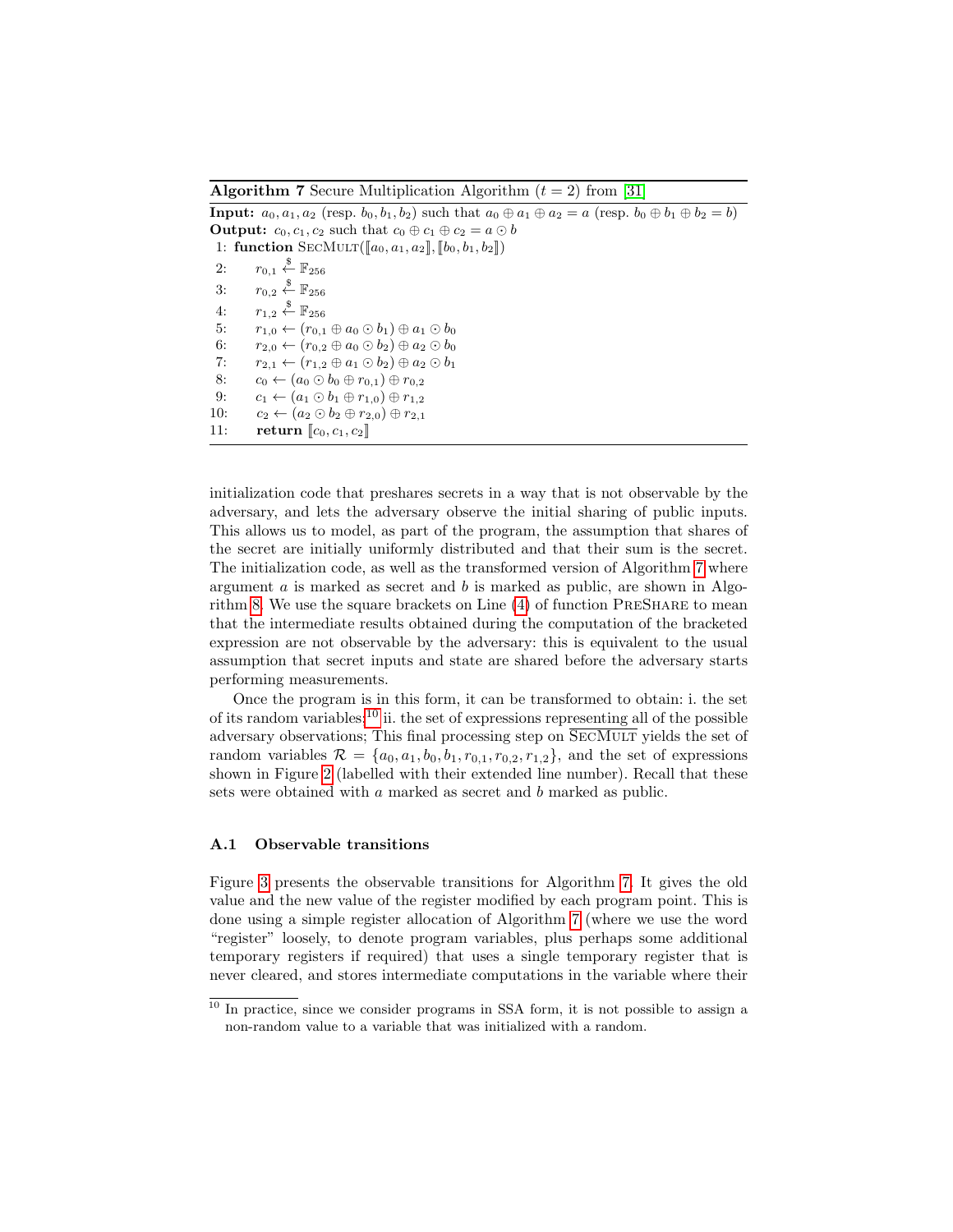Algorithm 8 Presharing, Sharing and Preprocessed multiplication  $(t = 2, a$  is secret, b is public)

<span id="page-28-0"></span>

| 1: function $PRESHARE(a)$                              | 1: function SECMULT $(a, b)$                                                    |
|--------------------------------------------------------|---------------------------------------------------------------------------------|
| $a_0 \stackrel{\$}{\leftarrow} \mathbb{F}_{256}$<br>2: | $a_0 \stackrel{\$}{\leftarrow} \mathbb{F}_{256}$<br>2:                          |
| $a_1 \stackrel{\$}{\leftarrow} \mathbb{F}_{256}$<br>3: | $a_1 \stackrel{\$}{\leftarrow} \mathbb{F}_{256}$<br>3:                          |
| 4:<br>$a_2 \leftarrow [a \oplus a_0 \oplus a_1]$       | $a_2 \leftarrow [a \oplus a_0 \oplus a_1]$<br>4:                                |
| return $[a_0, a_1, a_2]$<br>5:                         | 5: $b_0 \stackrel{\$}{\leftarrow} \mathbb{F}_{256}$                             |
|                                                        | 6: $b_1 \stackrel{\$}{\leftarrow} \mathbb{F}_{256}$                             |
|                                                        | 7:<br>$b_2 \leftarrow (b \oplus b_0) \oplus b_1$                                |
|                                                        | $r_{0.1} \overset{\$}{\leftarrow} \mathbb{F}_{256}$<br>8:                       |
|                                                        | $r_{0.2} \overset{\$}{\leftarrow} \mathbb{F}_{256}$<br>9:                       |
|                                                        | $r_1 \circ \overset{\$}{\leftarrow} \mathbb{F}_{256}$<br>10:                    |
|                                                        | 11:<br>$r_{1,0} \leftarrow (r_{0,1} \oplus a_0 \odot b_1) \oplus a_1 \odot b_0$ |
| 1: function $\text{SHARE}(a)$                          | $r_{2,0} \leftarrow (r_{0,2} \oplus a_0 \odot b_2) \oplus a_2 \odot b_0$<br>12: |
| $a_0 \stackrel{\$}{\leftarrow} \mathbb{F}_{256}$<br>2: | $r_{2,1} \leftarrow (r_{1,2} \oplus a_1 \odot b_2) \oplus a_2 \odot b_1$<br>13: |
|                                                        | 14:<br>$c_0 \leftarrow (a_0 \odot b_0 \oplus r_{0.1}) \oplus r_{0.2}$           |
| $a_1 \stackrel{\$}{\leftarrow} \mathbb{F}_{256}$<br>3: | 15:<br>$c_1 \leftarrow (a_1 \odot b_1 \oplus r_{1,0}) \oplus r_{1,2}$           |
| $a_2 \leftarrow (a \oplus a_0) \oplus a_1$<br>4:       | $c_2 \leftarrow (a_2 \odot b_2 \oplus r_{2,0}) \oplus r_{2,1}$<br>16:           |
| 5:<br><b>return</b> $[a_0, a_1, a_2]$                  | return $[c_0 \oplus c_1 \oplus c_2]$<br>17:                                     |

<span id="page-28-1"></span>Fig. 2. Possible wire observations for  $\overline{\text{SecMULT}}$ . (Note that, after Lines [4](#page-28-0) and [7,](#page-28-0) we keep  $a_2$  and  $b_2$  in expressions due to margin constraints.)

| Line   | Observed Expression Line                                                |                          | Observed Expression                                                                             |
|--------|-------------------------------------------------------------------------|--------------------------|-------------------------------------------------------------------------------------------------|
| (2)    |                                                                         | $a_0$   (12).2           | $r_{0,2}\oplus a_0\odot b_2$                                                                    |
| (3)    |                                                                         | $a_1$   (12).3           | $a_2 \odot b_0$                                                                                 |
| (4)    | $a_2 := (a \oplus a_0) \oplus a_1    (12)$                              |                          | $(r_{0,2}\oplus a_0\odot b_2)\oplus a_2\odot b_0$                                               |
| (5)    |                                                                         | $b_0$   (13).1           | $a_1 \odot b_2$                                                                                 |
| (6)    |                                                                         | $b_1$   (13).2           | $r_{1,2}\oplus a_1\odot b_2$                                                                    |
| (7).1  |                                                                         | $b \oplus b_0    (13).3$ | $a_2 \odot b_1$                                                                                 |
| (7)    | $b_2 := (b \oplus b_0) \oplus b_1    (13)$                              |                          | $(r_{1,2}\oplus a_1\odot b_2)\oplus a_2\odot b_1$                                               |
| (8)    |                                                                         | $r_{0,1}$   (14).1       | $a_0 \odot b_0$                                                                                 |
| (9)    |                                                                         | $r_{0,2}$   (14).2       | $a_0 \odot b_0 \oplus r_{0,1}$                                                                  |
| (10)   |                                                                         | $r_{1,2}$   (14)         | $(a_0 \odot b_0 \oplus r_{0,1}) \oplus r_{0,2}$                                                 |
| (11).1 | $a_0 \odot b_1    (15).1$                                               |                          | $a_1 \odot b_1$                                                                                 |
| (11).2 | $r_{0,1} \oplus a_0 \odot b_1    (15).2$                                |                          | $a_1 \odot b_1 \oplus ((r_{0,1} \oplus a_0 \odot b_1) \oplus a_1 \odot b_0))$                   |
| (11).3 | $a_1 \odot b_0    (15)$                                                 |                          | $ (a_1 \odot b_1 \oplus ((r_{0,1} \oplus a_0 \odot b_1) \oplus a_1 \odot b_0)) \oplus r_{1,2} $ |
| (11)   | $\exists (r_{0,1} \oplus a_0 \odot b_1) \oplus a_1 \odot b_0    (16).1$ |                          | $a_2 \odot b_2$                                                                                 |
| (12).1 | $a_0 \odot b_2    (16).2$                                               |                          | $a_2 \odot b_2 \oplus ((r_0, a \oplus a_0 \odot b_2) \oplus a_2 \odot b_0))$                    |
|        |                                                                         | (16)                     | $(16).2 \oplus ((r_{1,2} \oplus a_1 \odot b_2) \oplus a_2 \odot b_1)$                           |